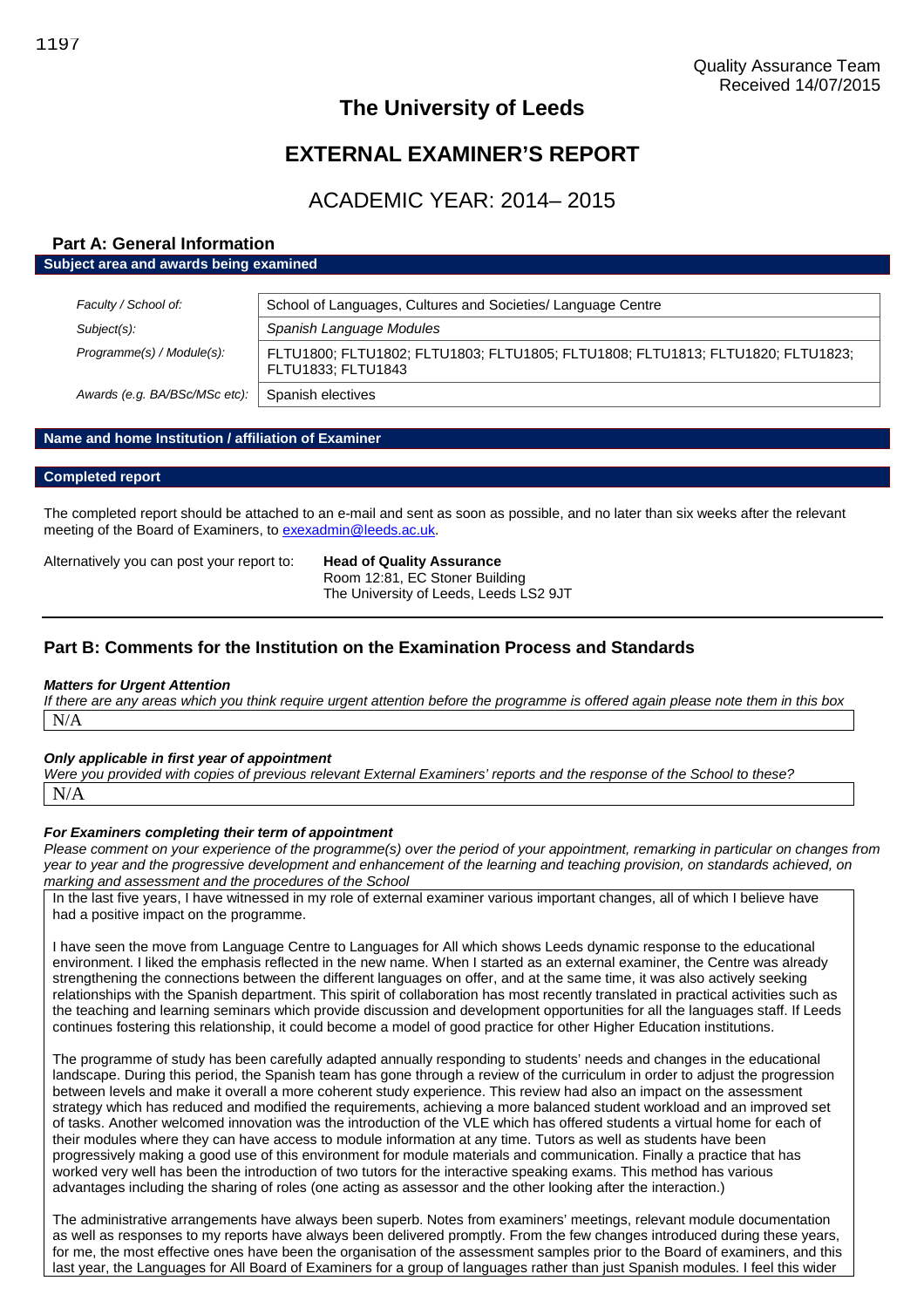arrangement is not only more effective in terms of time, but most importantly, given that the Languages for All programme aspires at harmonising pedagogical approaches in language education, it gives a great opportunity to discuss common issues across languages.

#### **Standards**

Yes.

- **1. Please indicate the extent to which the programme Aims and Intended Learning Outcomes (ILOs) were commensurate with the level of the award**
	- *The appropriateness of the Intended Learning Outcomes for the programme(s)/modules and of the structure and content of the programme(s);*
	- *The extent to which standards are appropriate for the award or award element under consideration.*

Aims and ILOs of these language modules are appropriate as stated in previous reports.

#### **2. Did the Aims and ILOs meet the expectations of the national subject benchmark (where relevant)?**

 *The comparability of the programme(s) with similar programme(s) at other institutions and against national benchmarks and the Framework for Higher Education Qualifications.*

(Please see 2013/14 report).

#### **3. Please comment on the assessment methods and the appropriateness of these to the ILOs**

- *The design and structure of the assessment methods, and the arrangements for the marking of modules and the classification of awards;*
- *The quality of teaching, learning and assessment methods that may be indicated by student performance.*

Overall, the assessment methods are appropriate and correspond to the set ILOs. However, I would like to suggest three minor points for discussion among the different language teams:

The project instructions provided to the students in levels 2 and 3 could be more closely matched with the marking criteria.

The portfolio tasks could be revised to improve on the quality of the instructions, the relevance of the pieces of evidence requested, and the marking template. For instance, the development of learning activities might not be the most suitable way to all for demonstrating reading comprehension. In addition, the feedback provided for the portfolios by the tutors could be more substantial and be shared with the students.

It will be advisable to revise all references to native speakers in the handbooks with the view to remove them as appropriate. For instance, in the grading criteria for the speaking exam, the descriptor for accuracy refers to "Grammatical accuracy is such that a native speaker would understand without difficulty" This could be rephrased as "Grammatical accuracy is such that the speaker could be understood without difficulty". The reason for this suggestion comes from intercultural research that has advised to focus on the aim of communication with a range of speakers. In fact, in our global world, communication happens very frequently using a lingua franca were natives are not involved, therefore the reference does not necessarily apply.

- **4. Were students given adequate opportunity to demonstrate their achievement of the Aims and ILOs?**
	- *The academic standards demonstrated by the students and, where possible, their performance in relation to students on comparable courses;*

 *The strengths and weaknesses of the students as a cohort.* Yes, as it was the case in previous years.

**5. For Examiners responsible for programmes that include clinical practice components, please comment on the learning and assessment of practice components of the curriculum** N/A

#### **6. Please comment on the nature and effectiveness of enhancements to the programme(s) and modules since the previous year**

*It would be particularly helpful if you could also identify areas of good practice which are worthy of wider dissemination.* No major changes have taken placed in the Spanish modules in the past year. Minor enhancements have been: the clarification of the portfolio instructions, and the availability of examples of good portfolios to all students.

**7. Please comment on the influence of research on the curriculum and learning and teaching**

*This may include examples of curriculum design informed by current research in the subject; practice informed by research; students undertaking research.*

The project and portfolio work in the curriculum reflect important research recommendations in the field of languages. However there is room for innovation in the design of the assessment tasks in particular with a fuller use of the new technologies, applications and tools. From the digital world new linguistic genres and communicative ways have also emerged, and these could be creatively incorporated into the languages curriculum. For instance, students could be asked to write blog posts, emails, forum responses, online reviews, etc. as part of their learning and assessment activities.

#### **8. Where the programme forms part of an Integrated PhD, please comment on the appropriateness of the programme as training for a PhD**

N/A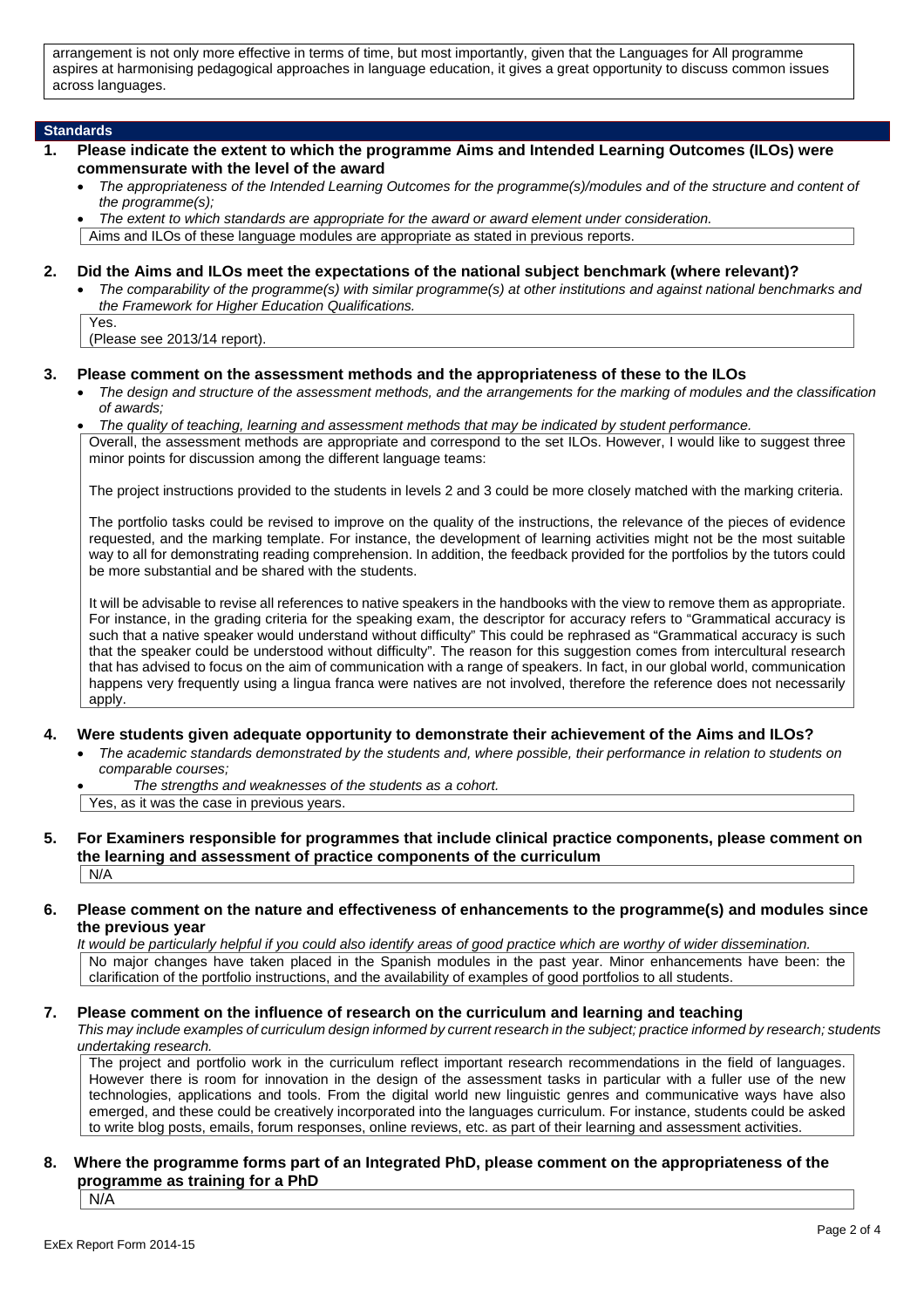**9. If you have acted as a mentor to a new External Examiner or have received mentor support please comment here on the arrangements**

 $N/A$ 

#### **The Examination/Assessment Process**

**10. The University and its Schools provide guidance for External Examiners as to their roles, powers and responsibilities. Please indicate whether this material was sufficient for you to act effectively as an External Examiner.**

*Whether External Examiners have sufficient access to the material needed to make the required judgements and whether they are encouraged to request additional information.*

I received the External Examiners handbook for 2014/15, an agenda for the Board of Examiners and minutes of the previous Board well in advance. I also received a response to my annual report for 2013/14.

However, access to the VLE has remained a challenge. This was due to a number of factors: out of date password, undefined responsibility for providing access (technical, administrative or academic?), and lack of obvious pathways from the university's portal into the module VLEs.

**11. Did you receive appropriate documentation relating to the programmes and/or parts of programmes for which you have responsibility, e.g. programme specifications or module handbooks, marking criteria?** *The coherence of the policies and procedures relating to External Examiners and whether they match the explicit roles they are*

*asked to perform.*

Yes. (See previous reports on this)

**12. Were you provided with all draft examination papers/assessments? Was the nature and level of the questions appropriate? If not, were suitable arrangements made to consider your comments?**

Yes. (See previous reports on this)

**13. Was sufficient assessed / examined work made available to enable you to have confidence in your evaluation of the standard of student work? Were the scripts clearly marked/annotated?**

Yes. (See previous reports on this)

- **14. Was the choice of subjects for dissertations appropriate? Was the method and standard of assessment appropriate?**  $N/A$
- **15. Were the administrative arrangements satisfactory for the whole process, including the operation of the Board of Examiners? Were you able to attend the meeting? Were you satisfied with the recommendations of the Board?** Yes.

(See previous reports on this)

**16. Were appropriate procedures in place to give due consideration to mitigating circumstances and medical evidence?**

Yes. These were considered before the meeting of the Board and communicated at the end of it.

#### **Other comments**

#### **Please use this box if you wish to make any further comments not covered elsewhere on the form**

The Languages for All programme offers a wide range of languages to all students and this is something the university should be proud of. It is evident that students appreciate the added value of studying a language for their degree and hence their interest in registering in the language modules year after year. Their achievements are a sign of the quality of what this programme is offering.

Finally, I would like to suggest some general enhancement activities for the Languages for All programme:

- Improve access to VLE for external examiners. Ideally, the VLE could be set to support the exchange of exam drafts and access to student samples prior to the Board of examiners.
- Ensure the use of a variety of formative and summative assessment tasks are offered throughout the programme.
- Discuss and standardise understanding of the assessment bands with the aim to ensure use of the lower and higher assessment grades.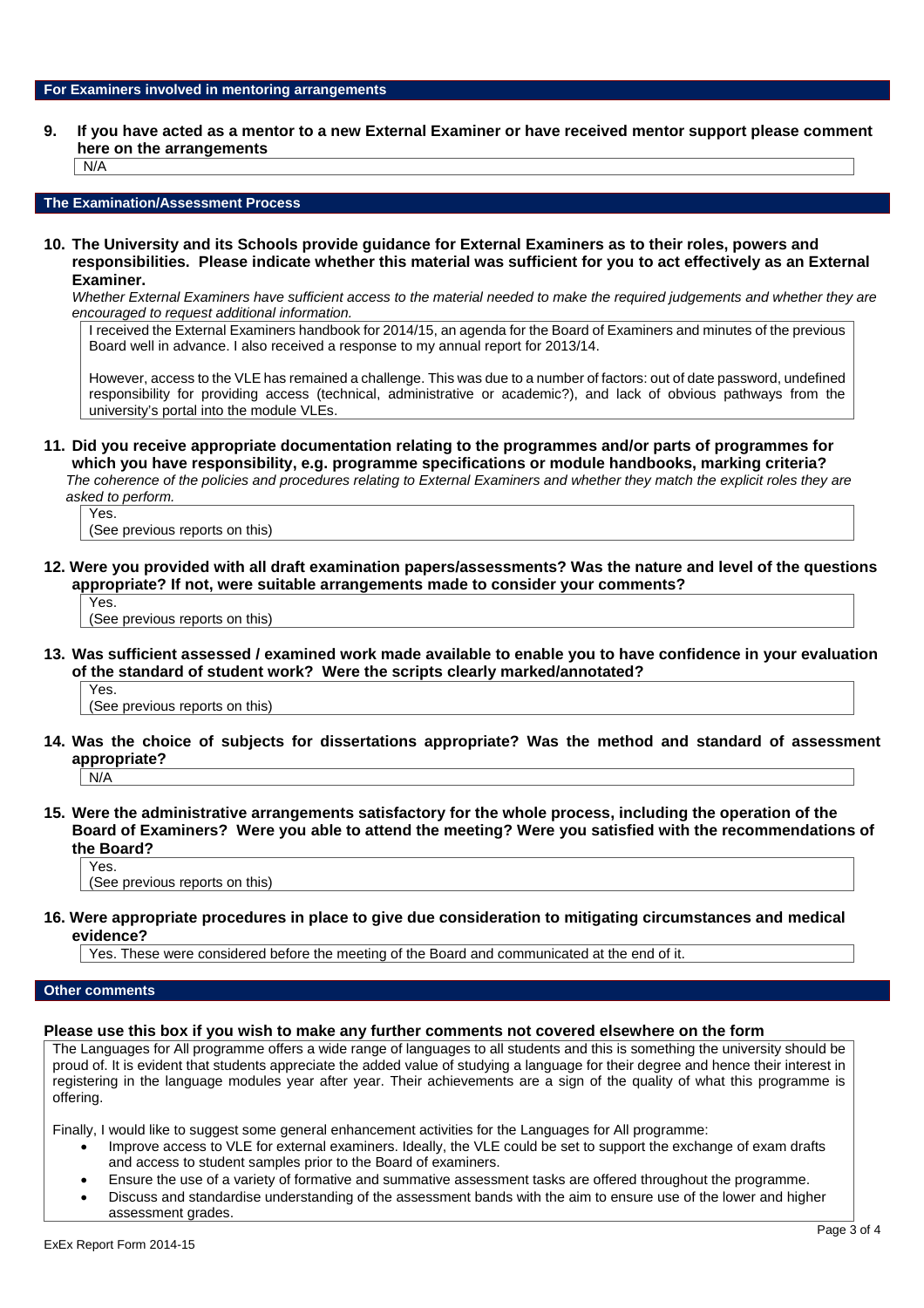- Consolidate the new model of Board of Examiners where languages are grouped rather than examined in isolation.
- Strengthen the connections with the language modules in the Spanish department.

At Leeds you have a unique programme that I hope you will continue developing. All the best in the years to come. I have learnt a great amount examining for you. I am really grateful to have had this opportunity.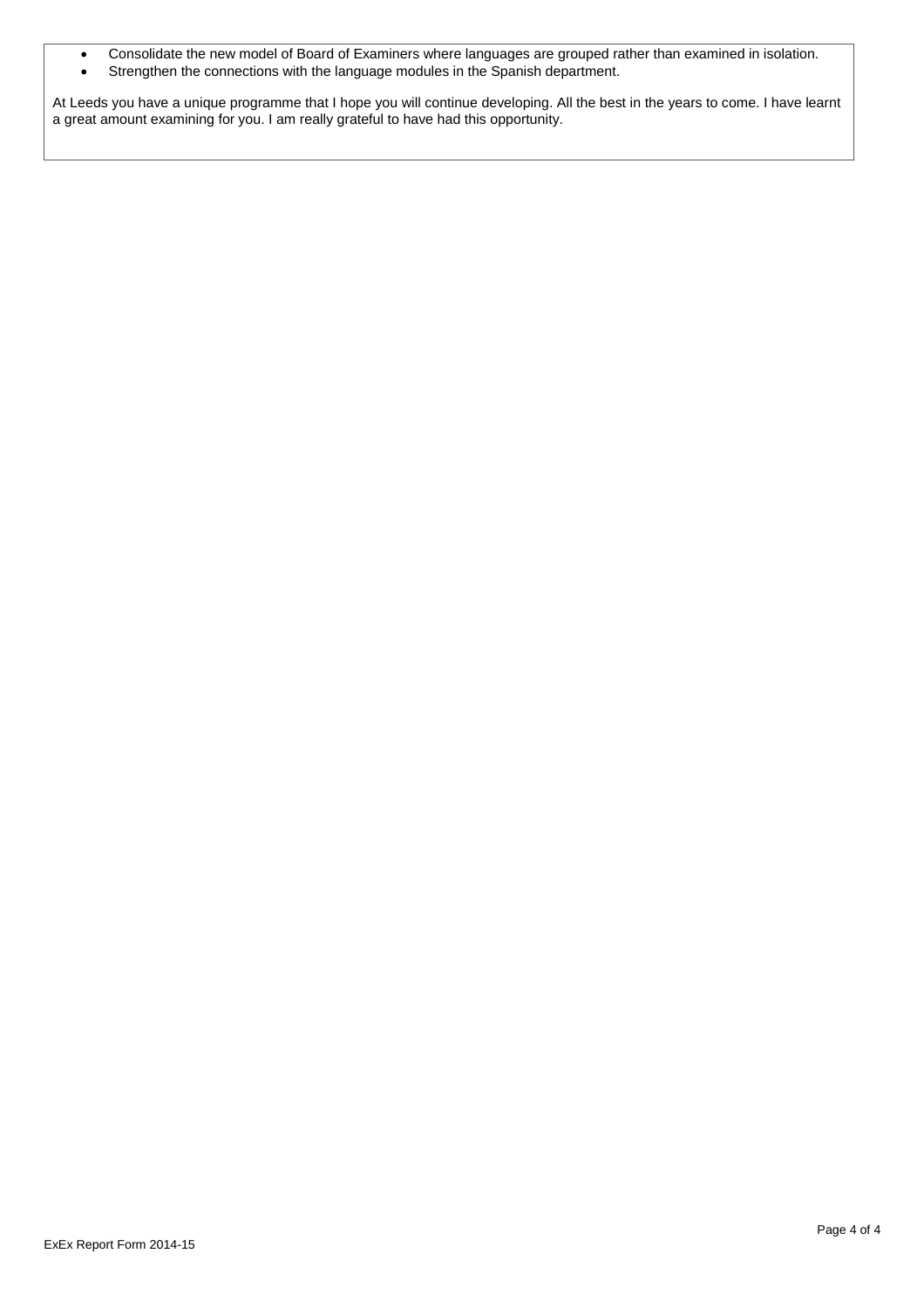School of Languages, Cultures & Societies

## **UNIVERSITY OF LEED**

17 July 2015

Dear

#### **Re: Response to External Examiner's Report 2014-15**

Thank you very much for your report on the Languages for All Spanish modules. We very much appreciate your feedback and comments. We are pleased to know that you are satisfied with the modules overall. We particularly welcome your positive comments on:

- The positive impact of various changes over the last 5 years, most notably in Spanish related to the coherence across the language levels of the curriculum and the improved model of assessment
- Our practice of having two examiners in the final speaking exam
- The availability of sample assessments priori to your visit
- The success of having one Board of Examiners' meeting covering all the languages

In response to the suggestions in your report, I would like to outline how we plan to address them:

| <b>External Examiner's comment</b>                                                                                                                                                                                                                                                                                  | <b>Response</b>                                                                                                                                                                                                                                                                                                                                                                                                                                                                                                                                              |
|---------------------------------------------------------------------------------------------------------------------------------------------------------------------------------------------------------------------------------------------------------------------------------------------------------------------|--------------------------------------------------------------------------------------------------------------------------------------------------------------------------------------------------------------------------------------------------------------------------------------------------------------------------------------------------------------------------------------------------------------------------------------------------------------------------------------------------------------------------------------------------------------|
| 3. The project instructions provided to students<br>in the levels 2 and 3 could be more closely<br>matched with the marking criteria.                                                                                                                                                                               | These will be revised for the 2015-16.                                                                                                                                                                                                                                                                                                                                                                                                                                                                                                                       |
| 3. The portfolio tasks could be revised to<br>improve on the quality of the instructions, the<br>relevance of the pieces of evidence requested,<br>and the marking template.<br>In addition the feedback provided for the<br>portfolios by the tutors could be more substantial<br>and be shared with the students. | instructions,<br>evidence<br>The<br>the<br>requested<br>(particularly regarding the reading tasks) and the<br>marking template are being reviewed for 2015-<br>16.<br>The tutors will be asked to provide more<br>substantial feedback next year, starting with<br>examples of good practice from the other<br>languages. We will ensure an opportunity for<br>students to receive feedback. The difficulty has<br>been the short gap between portfolio submission<br>and the speaking exams for one- semester only<br>modules so this needs to be reviewed. |
| 3. It will be advisable to revise all references to<br>native speakers in the handbooks with the view<br>to remove them as appropriate.                                                                                                                                                                             | This will be undertaken when the Assessment<br>Handbooks are revised for 2015-16.                                                                                                                                                                                                                                                                                                                                                                                                                                                                            |
| 7. However there is room for innovation in the<br>design of the assessment tasks in particular with<br>a fuller use of the new technologies, application<br>and tools.                                                                                                                                              | We are exploring how to make greater use of<br>technology and develop students' digital skills by<br>building this into the assessment. In 2015-16 we<br>trialling a<br>student-led<br>will<br>be<br>speaking<br>assessment which will involve students using a<br>variety of tools.                                                                                                                                                                                                                                                                         |
| 10. However access to the VLE has remained a<br>challenge                                                                                                                                                                                                                                                           | We are sorry to hear that this has been the case.<br>We will consult the VLE team on how to ensure<br>better access, clear pathways and improved<br>instructions.                                                                                                                                                                                                                                                                                                                                                                                            |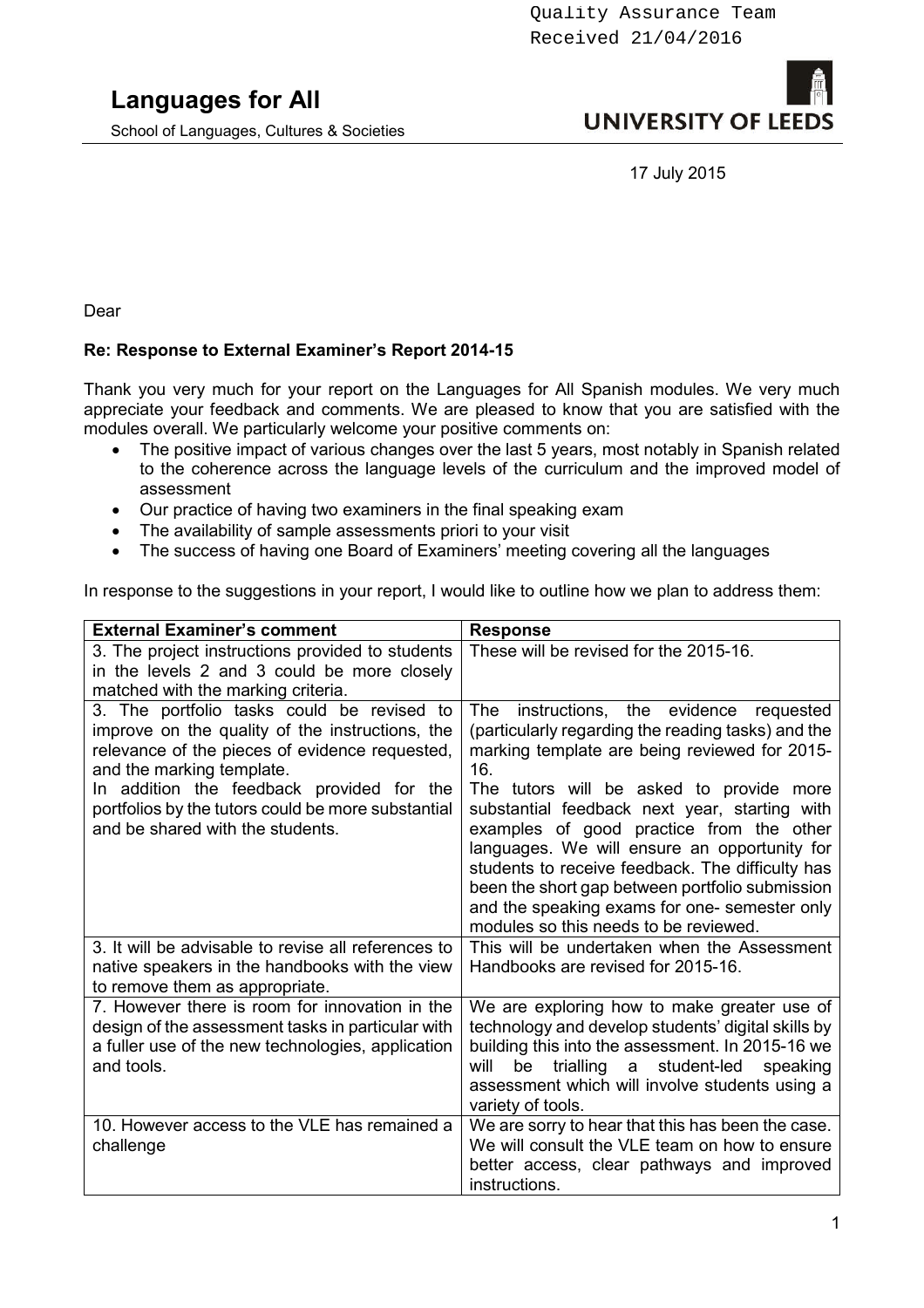School of Languages, Cultures & Societies



| Other comments:<br>1. Ensure the use of a variety of formative and<br>summative assessments tasks                                                | 1. The model of assessment is being reviewed<br>with changes planned for approval in January<br>2016.                                                                                                                  |
|--------------------------------------------------------------------------------------------------------------------------------------------------|------------------------------------------------------------------------------------------------------------------------------------------------------------------------------------------------------------------------|
| 2. Discuss and standardise understanding of<br>the assessment bands with the aim to<br>higher<br>ensure use of the lower an<br>assessment grades | 2. This will be addressed in 2015-16 through<br>staff training and standardisation to ensure that<br>the full band is used.                                                                                            |
| 3. Consolidate the new model of Board of<br>Examiners where language ae grouped<br>rather than examined in isolation.                            | 3. Having one Board of Examiners' meeting<br>covering all the languages was a great success<br>and we will continue with this practice.                                                                                |
| 4. Strengthen the connections with the<br>language modules<br>the<br>Spanish<br>in<br>department.                                                | 4. The physical move for the LfA team to the<br>Michael Sadler Building will ensure closer<br>proximity with colleagues in SPLAS and is part<br>of continued efforts to achieve closer integration<br>with the School. |

Can I take this opportunity to formally thank you very much for working closely with us as our External Examiner for Spanish for the last five years. We have benefited greatly from your knowledge and expertise. You have always shown great commitment to the role, providing detailed feedback on draft assessments, looking at (and listening to) samples of students' work in advance of your visit to Leeds and ensuring an opportunity to discuss various aspects with and We greatly appreciate your constructive feedback and the developments which have been made over as we continually strive to improve the LfA Spanish modules.

With our best wishes,

Director, *Languages for All*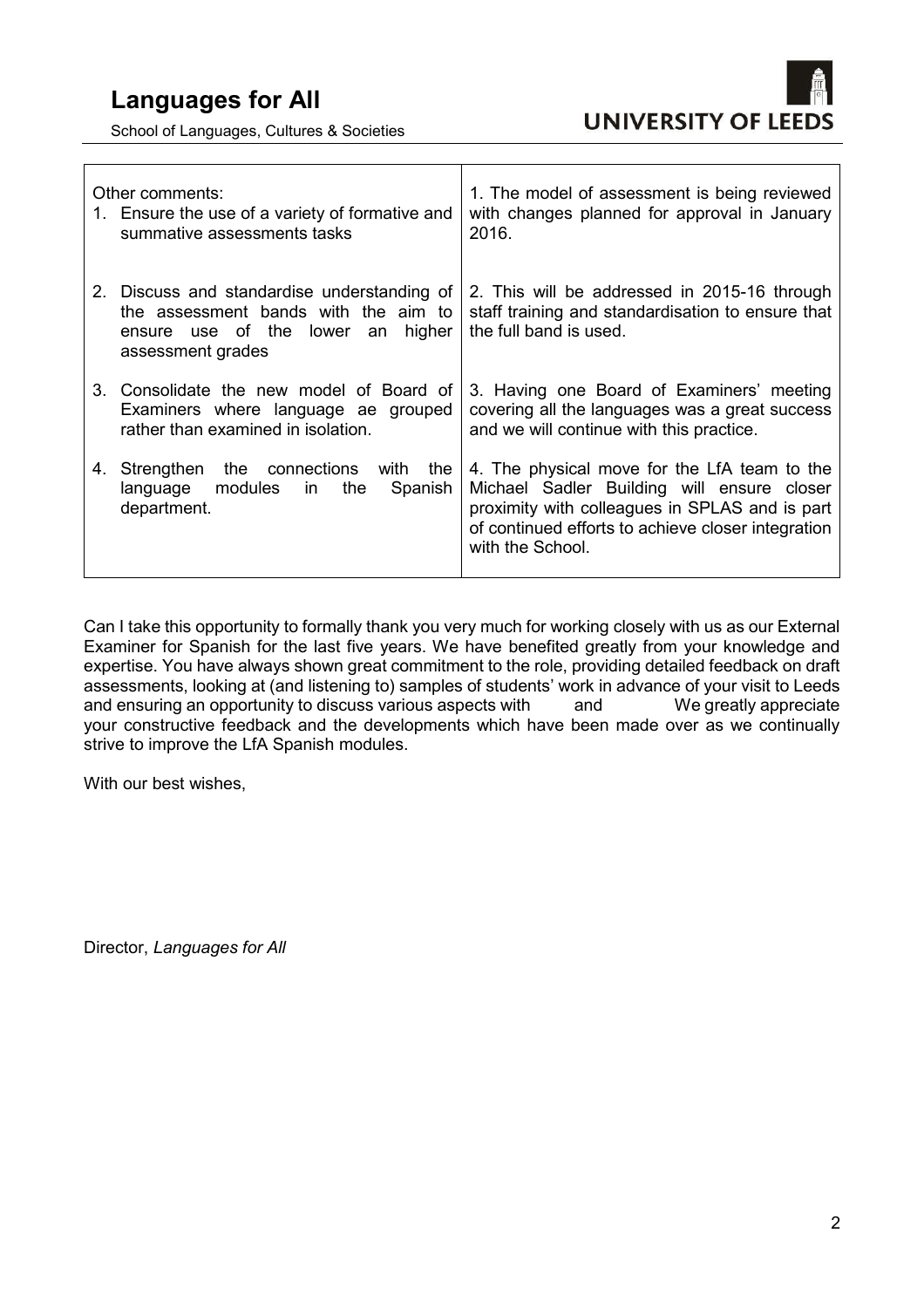## **EXTERNAL EXAMINER'S REPORT**

## ACADEMIC YEAR: 2014– 2015

### **Part A: General Information**

**Subject area and awards being examined**

| Faculty / School of:          | School of Languages, Cultures & Societies |  |
|-------------------------------|-------------------------------------------|--|
| $Subject(s)$ :                | Italian                                   |  |
| Programme(s) / Module(s):     | Languages for All                         |  |
|                               |                                           |  |
| Awards (e.g. BA/BSc/MSc etc): |                                           |  |

#### **Name and home Institution / affiliation of Examiner**

#### **Completed report**

The completed report should be attached to an e-mail and sent as soon as possible, and no later than six weeks after the relevant meeting of the Board of Examiners, t[o exexadmin@leeds.ac.uk.](mailto:exexadmin@leeds.ac.uk)

Alternatively you can post your report to: **Head of Quality Assurance**

Room 12:81, EC Stoner Building The University of Leeds, Leeds LS2 9JT

#### **Part B: Comments for the Institution on the Examination Process and Standards**

#### *Matters for Urgent Attention*

*If there are any areas which you think require urgent attention before the programme is offered again please note them in this box* **I think that the programme is very good as it is and there are no issues to report. According to me, the modules are very successful.**

#### *Only applicable in first year of appointment*

*Were you provided with copies of previous relevant External Examiners' reports and the response of the School to these?*  **N/A**

#### *For Examiners completing their term of appointment*

*Please comment on your experience of the programme(s) over the period of your appointment, remarking in particular on changes from year to year and the progressive development and enhancement of the learning and teaching provision, on standards achieved, on marking and assessment and the procedures of the School*

**My experience of the programmes over my four years of appointment has been extremely positive. I have enjoyed carrying out this role because it has given me chance to see the excellent quality and organization of the language teaching. Year after year I have found the tutors' commitment to their work and to their students' learning really impressive. The introduction in the last 3-4 years of the project for levels 2 & 3 has been successful as well as the changes applied to the different modules in written and oral tasks.**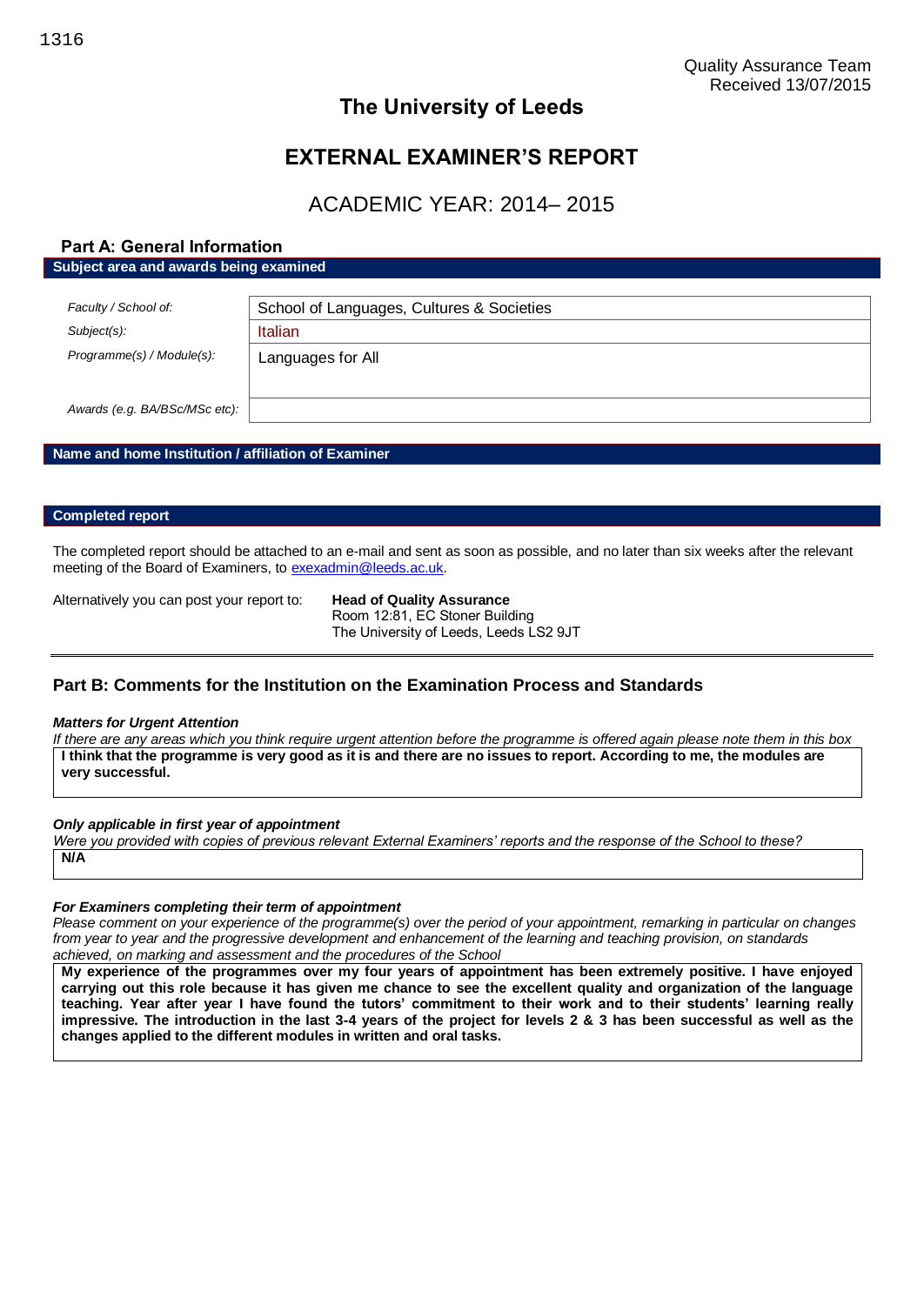#### **Standards**

- **1. Please indicate the extent to which the programme Aims and Intended Learning Outcomes (ILOs) were commensurate with the level of the award**
	- *The appropriateness of the Intended Learning Outcomes for the programme(s)/modules and of the structure and content of the programme(s);*
	- *The extent to which standards are appropriate for the award or award element under consideration.* **The structure and the content of the programmes were very appropriate to the Intended Learning Outcomes. The standards were very appropriate for the award element under consideration.**
- **2. Did the Aims and ILOs meet the expectations of the national subject benchmark (where relevant)?**
	- *The comparability of the programme(s) with similar programme(s) at other institutions and against national benchmarks and the Framework for Higher Education Qualifications.*

**Yes. The programmes are comparable to similar programmes at other institutions of which I have experience and also against national benchmarks and the Framework for Higher Education Qualifications.**

#### **3. Please comment on the assessment methods and the appropriateness of these to the ILOs**

- *The design and structure of the assessment methods, and the arrangements for the marking of modules and the classification of awards;*
- *The quality of teaching, learning and assessment methods that may be indicated by student performance.* **The assessment methods used were excellent and definitely appropriate to the ILOs. Formative and summative assessments were well balanced and students were required to develop and demonstrate a large number of skills. Great emphasis was given to students' reflection on their learning needs which, in my opinion, is a very good way to help students gaining a high awareness about their abilities and plan ways to enhance their learning. Marking was consistent, fair and appropriate in all modules. The overall standards of the students' performance were impressive and, a large number of students have performed well and have achieved an excellent standard in the language with a very high level of accuracy. Some of the student's portfolios I have seen were simply outstanding and most students have shown great enthusiasm and commitment to their learning. The excellent results achieved by the students, amply demonstrated the high quality of the language teaching. The feedback tutors provided to students shows their great dedication to their work and the amount of detail, in their feedback, to students about how to improve was exemplary. I can, therefore, state that I found very good examples of effective practice in teaching and assessment especially in portfolios in which students were allowed to explore many ways of using and reflecting upon the language.**

#### **4. Were students given adequate opportunity to demonstrate their achievement of the Aims and ILOs?**

- *The academic standards demonstrated by the students and, where possible, their performance in relation to students on comparable courses;* 
	- *The strengths and weaknesses of the students as a cohort.*

**As in the previous years, I was pleased with the good standard of written and oral work on the whole and sometimes very good across the levels. Speaking tasks were very interesting and original. As to the Lower-Intermediate module, I still found interesting the combination of listening and speaking requiring students to hold a discussion on a topic to which they had to listen prior to the oral exam. During the exam the listening stimulus was nicely exploited and this, together with the conversation that followed, has given students a good opportunity to demonstrate what they were able to produce on the spot. Some variety was evident also in the speaking tasks of the Beginners and Elementary modules combining a guided role-play, a short presentation prepared prior to the oral exam and a conversation in which students could demonstrate their achievement of the Aims and ILOs. I was also pleased with the coursework and I enjoyed going through the portfolios, in which students could demonstrate their language skills. The tasks showed a great deal of creativity allowed to students and the activities were designed in a way that would enhance the students' learning experience. The core tasks in class were very well structured with the content reflecting topics studied throughout the year and with a level of difficulty adequate in relation to the Common European Framework. Also, in this part of the assessment, students are tested on a variety of topics and, therefore, they were definitely given adequate opportunity to demonstrate their achievement of the Aims and ILOs. The vast majority of students achieved a very high level in the language and, in general, there was a good spread of marks with a good average in groups across the levels.**

#### **5. For Examiners responsible for programmes that include clinical practice components, please comment on the learning and assessment of practice components of the curriculum**

**N/A**

**6. Please comment on the nature and effectiveness of enhancements to the programme(s) and modules since the previous year**

*It would be particularly helpful if you could also identify areas of good practice which are worthy of wider dissemination.*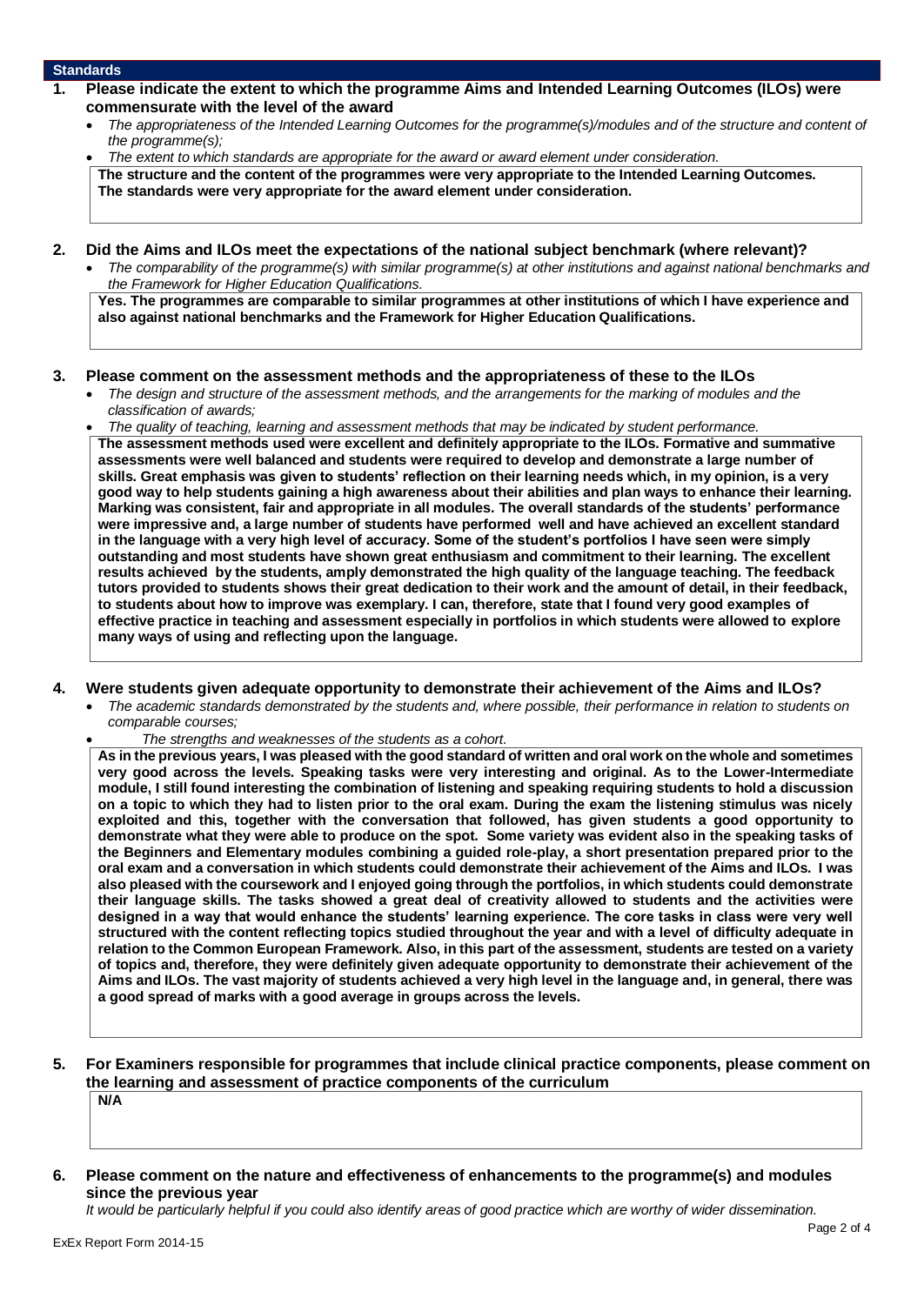**A great amount of work has been put into the designing of programmes and papers, providing a content as rich in authentic material as possible. In addition, great effort has been put into the detailed guidelines for independent tasks provided to students. Also, I found very nice the topic chosen for the listening stimulus to which students had to listen prior to the oral exam and prepare themselves to hold a discussion on the topic dealt with in the listened stimulus. I found the programme well thought out and varied in the assessment method and I believe it helps students to acquire a good language competence in all four skills. Finally, in my view, through the programme, students are able to acquire a number of transferable skills and above all they have opportunities to become good independent learners able to reflect on their language needs and making plans to further their learning and make progress. In fact, in looking at the samples of the work provided, I was pleased to notice the quality of the students' reflection and the students' commitment to their learning as demonstrated by the effort that the vast majority of students put into their portfolios.**

**7. Please comment on the influence of research on the curriculum and learning and teaching** *This may include examples of curriculum design informed by current research in the subject; practice informed by research; students undertaking research.* 

**N/A**

**N/A**

**8. Where the programme forms part of an Integrated PhD, please comment on the appropriateness of the programme as training for a PhD**

**For Examiners involved in mentoring arrangements**

**9. If you have acted as a mentor to a new External Examiner or have received mentor support please comment here on the arrangements**

**N/A**

#### **The Examination/Assessment Process**

**10. The University and its Schools provide guidance for External Examiners as to their roles, powers and responsibilities. Please indicate whether this material was sufficient for you to act effectively as an External Examiner.**

*Whether External Examiners have sufficient access to the material needed to make the required judgements and whether they are encouraged to request additional information.*

**I was provided with exhaustive documentation regarding my role, powers and responsibilities. I was encouraged to request additional information if needed.**

**11. Did you receive appropriate documentation relating to the programmes and/or parts of programmes for which you have responsibility, e.g. programme specifications or module handbooks, marking criteria?**

*The coherence of the policies and procedures relating to External Examiners and whether they match the explicit roles they are asked to perform.* 

**The documentation I received relating to the programmes for which I have responsibility was appropriate, very detailed and exhaustive. This included the External Examiner Handbook, Assessment Handbook, Student Handbook, Tutor Handbook and Portfolio Guidance.**

**12. Were you provided with all draft examination papers/assessments? Was the nature and level of the questions appropriate? If not, were suitable arrangements made to consider your comments?**

**I was provided with all draft examination papers. The exams were nicely structured, the nature of the questions was appropriate and reflected the topics as reported in the Scheme of Work; also the level of difficulty reflected the relative levels of the Common European Framework.**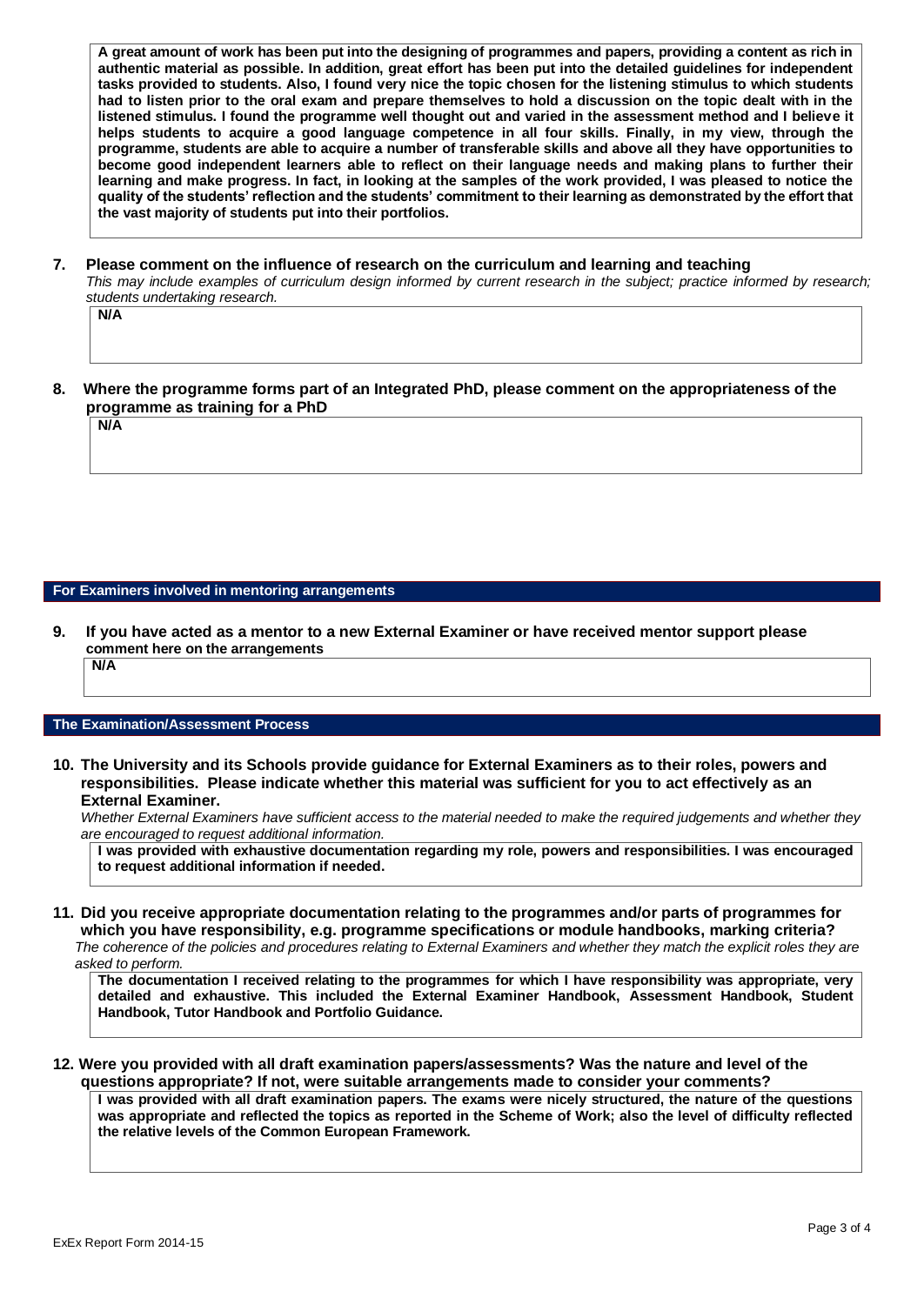**13. Was sufficient assessed / examined work made available to enable you to have confidence in your evaluation of the standard of student work? Were the scripts clearly marked/annotated?** 

**All the assessed and examined work was made available to me. I was given access to the VLE and all the assessed and examined materials were uploaded well in advance of the Board of Examiners Meeting. This has given me the opportunity to read and to listen to a very large sample of written and oral work which enabled me to evaluate the standard of the students' work thoroughly. All scripts and materials were marked properly and consistently with clear, detailed comments and feedback. For each of the samples I received a detailed profile of the candidate's performance, which allowed me to follow the assessment process of single candidates.** 

**14. Was the choice of subjects for dissertations appropriate? Was the method and standard of assessment appropriate?**

**N/A**

**15. Were the administrative arrangements satisfactory for the whole process, including the operation of the Board of Examiners? Were you able to attend the meeting? Were you satisfied with the recommendations of the Board?**

**The administrative arrangements and the operation of the Board of Examiners were excellent. I was able to attend the meeting which was conducted scrupulously and I was satisfied with the recommendations given.**

**16. Were appropriate procedures in place to give due consideration to mitigating circumstances and medical evidence?**

**Yes. Mitigating circumstances were taken into consideration.**

#### **Other comments**

**Please use this box if you wish to make any further comments not covered elsewhere on the form**

**I would like to thank <> for giving me the opportunity to carry out my role as External Examiner for four years. I also would like to thank <> for <> continuous assistance, for answering my queries swiftly and efficiently and for uploading all the assessed and examined materials on the VLE well in advance of the meeting, thus giving me chance to look thoroughly at higher samples of the students' work. I would also like to thank the administrative staff for their kindness, promptness and efficiency. They provided me, well on time, with very exhaustive documentation which facilitated my duty. Everything worked smoothly and my overall reactions have been once more, very positive. Finally, I would like to congratulate all involved for the high quality of the modules and assessment system and for the competence and dedication of the tutors.**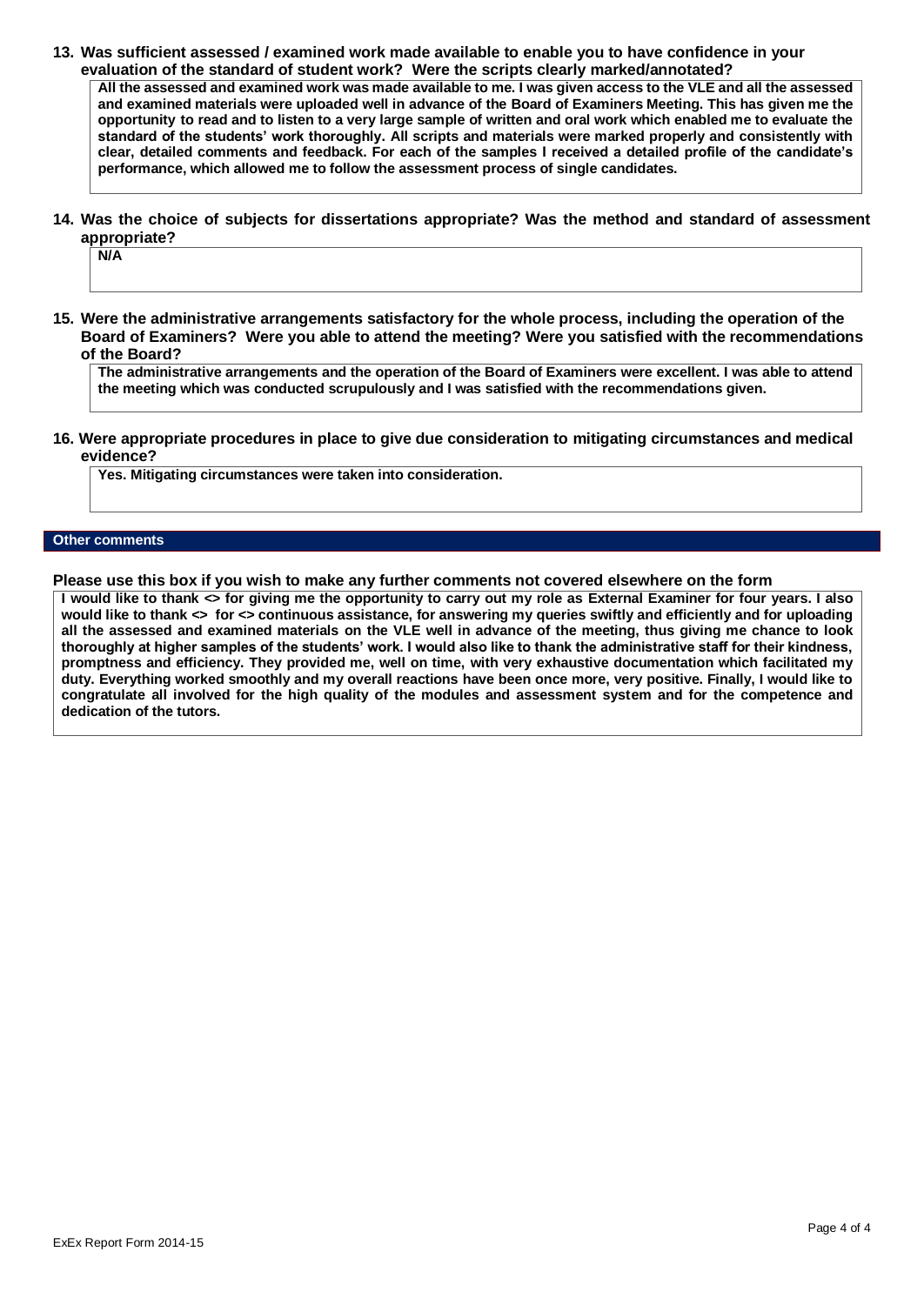School of Languages, Cultures & Societies

# **UNIVERSITY OF LEED**

17 July 2015

Dear

## **Re: Response to External Examiner's Report 2014-15**

Thank you very much for your report on the Languages for All Italian modules. We very much appreciate your feedback and comments.

We are pleased to know that you are satisfied with modules overall. We welcome your positive comments on:

- The assessment methods, the opportunities for formative and summative assessment and the variety of assessment methods and the opportunity for students to be creative in the portfolio
- The "high quality of the teaching", the "exemplary" feedback on how they can improve, the students' commitment to their learning and their performance
- The successful introduction of a listening stimulus as part of the speaking exam
- The evidence of the transferable skills developed through the modules

Can I take this opportunity to formally thank you very much for working closely with us as our External Examiner for Italian. You have always shown great commitment to the role, providing feedback on draft assessments, looking at (and listening to) samples of students' work in advance of your visit to Leeds and ensuring an opportunity to discuss various aspects with . We greatly appreciate your constructive feedback and the contributions you have made over the last four years as we continually strive to improve the LfA Italian modules.

With our very best wishes for your retirement in the summer of 2016,

Director, *Languages for All*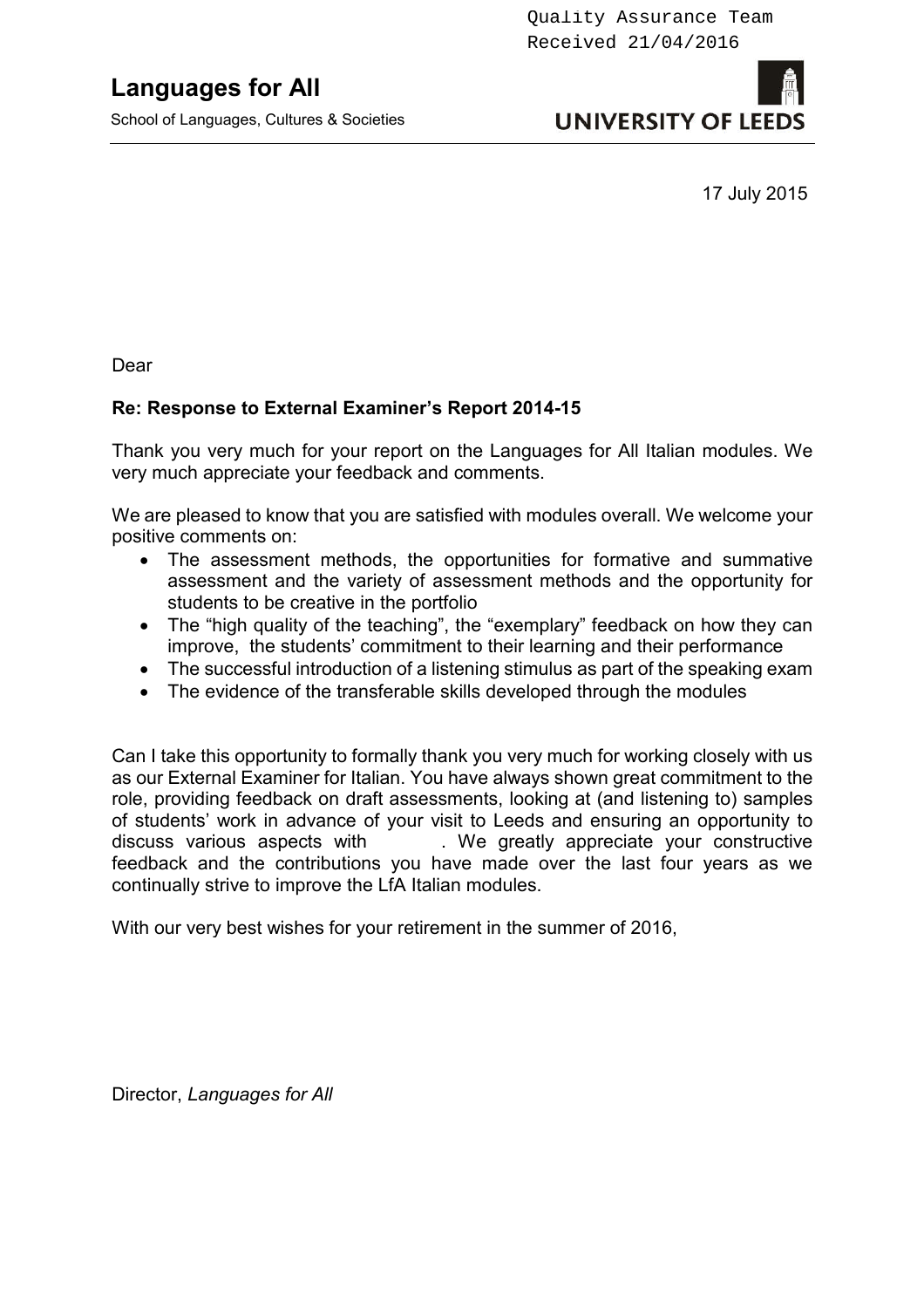## **EXTERNAL EXAMINER'S REPORT**

## ACADEMIC YEAR: 2014– 2015

#### **Part A: General Information**

| Subject area and awards being examined |                                             |
|----------------------------------------|---------------------------------------------|
|                                        |                                             |
| Faculty / School of:                   | School of Languages, Cultures and Societies |
| Subject(s):                            | Chinese                                     |
| Programme(s) / Module(s):              | Languages for all                           |
|                                        |                                             |
| Awards (e.g. BA/BSc/MSc etc):          |                                             |

**Name and home Institution / affiliation of Examiner** 

#### **Completed report**

The completed report should be attached to an e-mail and sent as soon as possible, and no later than six weeks after the relevant meeting of the Board of Examiners, to [exexadmin@leeds.ac.uk.](mailto:exexadmin@leeds.ac.uk)

Alternatively you can post your report to: **Head of Quality Assurance** 

 Room 12:81, EC Stoner Building The University of Leeds, Leeds LS2 9JT

#### **Part B: Comments for the Institution on the Examination Process and Standards**

#### *Matters for Urgent Attention*

*.*

*If there are any areas which you think require urgent attention before the programme is offered again please note them in this box*

*Only applicable in first year of appointment* 

*Were you provided with copies of previous relevant External Examiners' reports and the response of the School to these?* 

#### *For Examiners completing their term of appointment*

*Please comment on your experience of the programme(s) over the period of your appointment, remarking in particular on changes from year to year and the progressive development and enhancement of the learning and teaching provision, on standards achieved, on marking and assessment and the procedures of the School*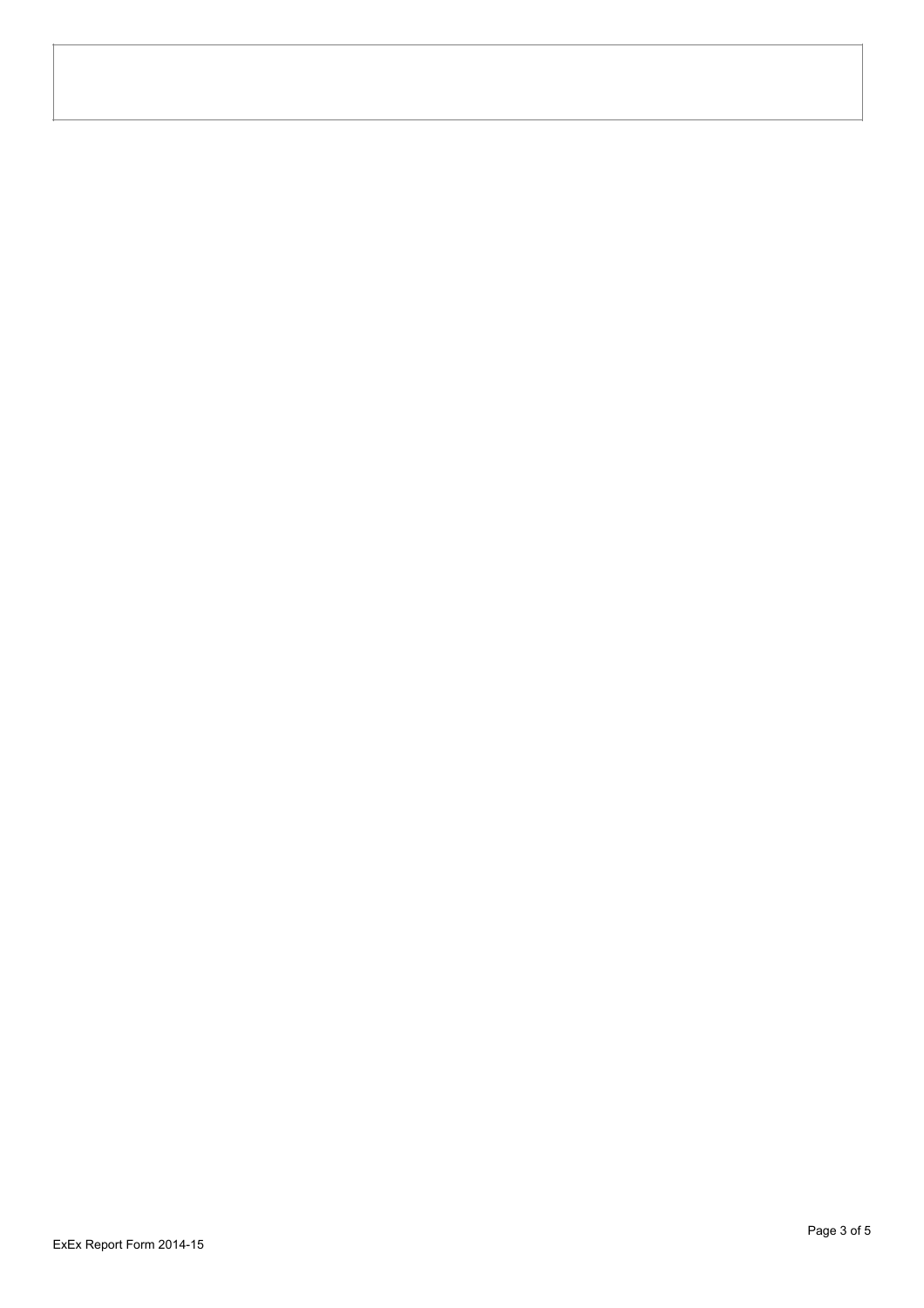•

#### **1. Please indicate the extent to which the programme Aims and Intended Learning Outcomes (ILOs) were commensurate with the level of the award**

- *The appropriateness of the Intended Learning Outcomes for the programme(s)/modules and of the structure and content of the programme(s);*
- *The extent to which standards are appropriate for the award or award element under consideration.*

The ILOs are appropriate for the programme and of the structure and content. The standards are appropriate.

#### **2. Did the Aims and ILOs meet the expectations of the national subject benchmark (where relevant)?**

• *The comparability of the programme(s) with similar programme(s) at other institutions and against national benchmarks and the Framework for Higher Education Qualifications.* 

Yes.

The programme is comparable to similar programmes.

- **3. Please comment on the assessment methods and the appropriateness of these to the ILOs**
	- *The design and structure of the assessment methods, and the arrangements for the marking of modules and the classification of awards;*
	- *The quality of teaching, learning and assessment methods that may be indicated by student performance.*

The assessment methods are designed appropriately. Assessments were conducted appropriately and the marking was clear and fair.

As indicated by students performance the teaching and learning is of good quality and high standard.

#### **4. Were students given adequate opportunity to demonstrate their achievement of the Aims and ILOs?**

- *The academic standards demonstrated by the students and, where possible, their performance in relation to students on comparable courses;* 
	- *The strengths and weaknesses of the students as a cohort.*

Yes. And the range of marks show that assessments can appropriately distinguish students performance.

- **5. For Examiners responsible for programmes that include clinical practice components, please comment on the learning and assessment of practice components of the curriculum**
- **6. Please comment on the nature and effectiveness of enhancements to the programme(s) and modules since the previous year**

*It would be particularly helpful if you could also identify areas of good practice which are worthy of wider dissemination.* 

Internal moderation has always been effective, as well as self reflection of the teaching team. My comments in the previous years have always been acted upon fairly quickly.

#### **7. Please comment on the influence of research on the curriculum and learning and teaching**  *This may include examples of curriculum design informed by current research in the subject; practice informed by research; students undertaking research.*

**8. Where the programme forms part of an Integrated PhD, please comment on the appropriateness of the programme as training for a PhD**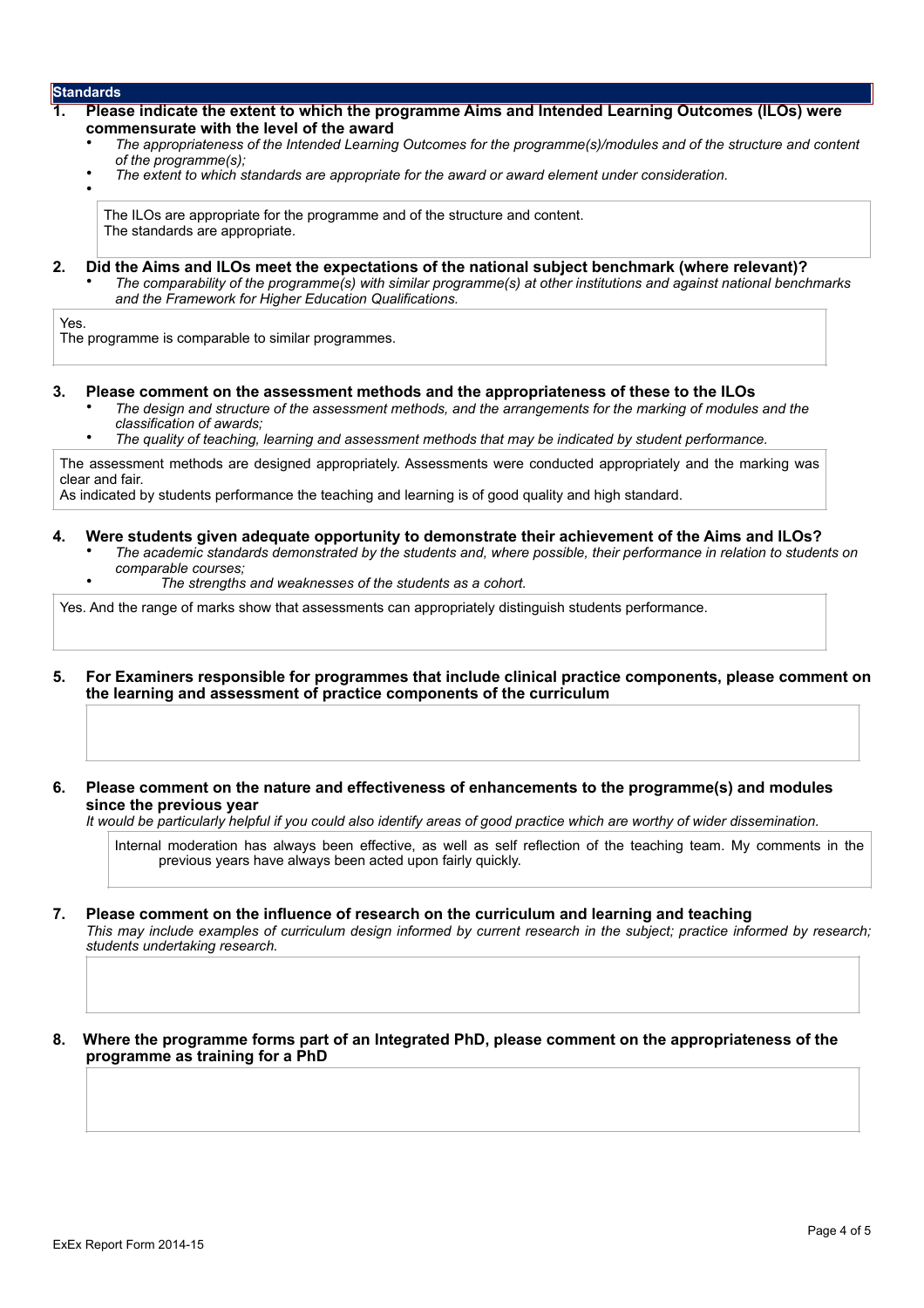**9. If you have acted as a mentor to a new External Examiner or have received mentor support please comment here on the arrangements**

#### **The Examination/Assessment Process**

**10. The University and its Schools provide guidance for External Examiners as to their roles, powers and responsibilities. Please indicate whether this material was sufficient for you to act effectively as an External Examiner.**

*Whether External Examiners have sufficient access to the material needed to make the required judgements and whether they are encouraged to request additional information.*

Yes, sufficient.

**11. Did you receive appropriate documentation relating to the programmes and/or parts of programmes for which you have responsibility, e.g. programme specifications or module handbooks, marking criteria?** *The coherence of the policies and procedures relating to External Examiners and whether they match the explicit roles they are asked to perform.* 

Yes.

**12. Were you provided with all draft examination papers/assessments? Was the nature and level of the questions appropriate? If not, were suitable arrangements made to consider your comments?**

Yes and the questions are very good.

**13. Was sufficient assessed / examined work made available to enable you to have confidence in your evaluation of the standard of student work? Were the scripts clearly marked/annotated?** 

Yes. The admin team has been excellent.

**14. Was the choice of subjects for dissertations appropriate? Was the method and standard of assessment appropriate?**

N/a

**15. Were the administrative arrangements satisfactory for the whole process, including the operation of the Board of Examiners? Were you able to attend the meeting? Were you satisfied with the recommendations of the Board?**

Extremely helpful. I'm very sorry for not being able to attend the meeting due to my personal reasons but the admin arrangements have made great efforts to help me carry out my duties.

**16. Were appropriate procedures in place to give due consideration to mitigating circumstances and medical evidence?**

#### **Other comments**

**Please use this box if you wish to make any further comments not covered elsewhere on the form**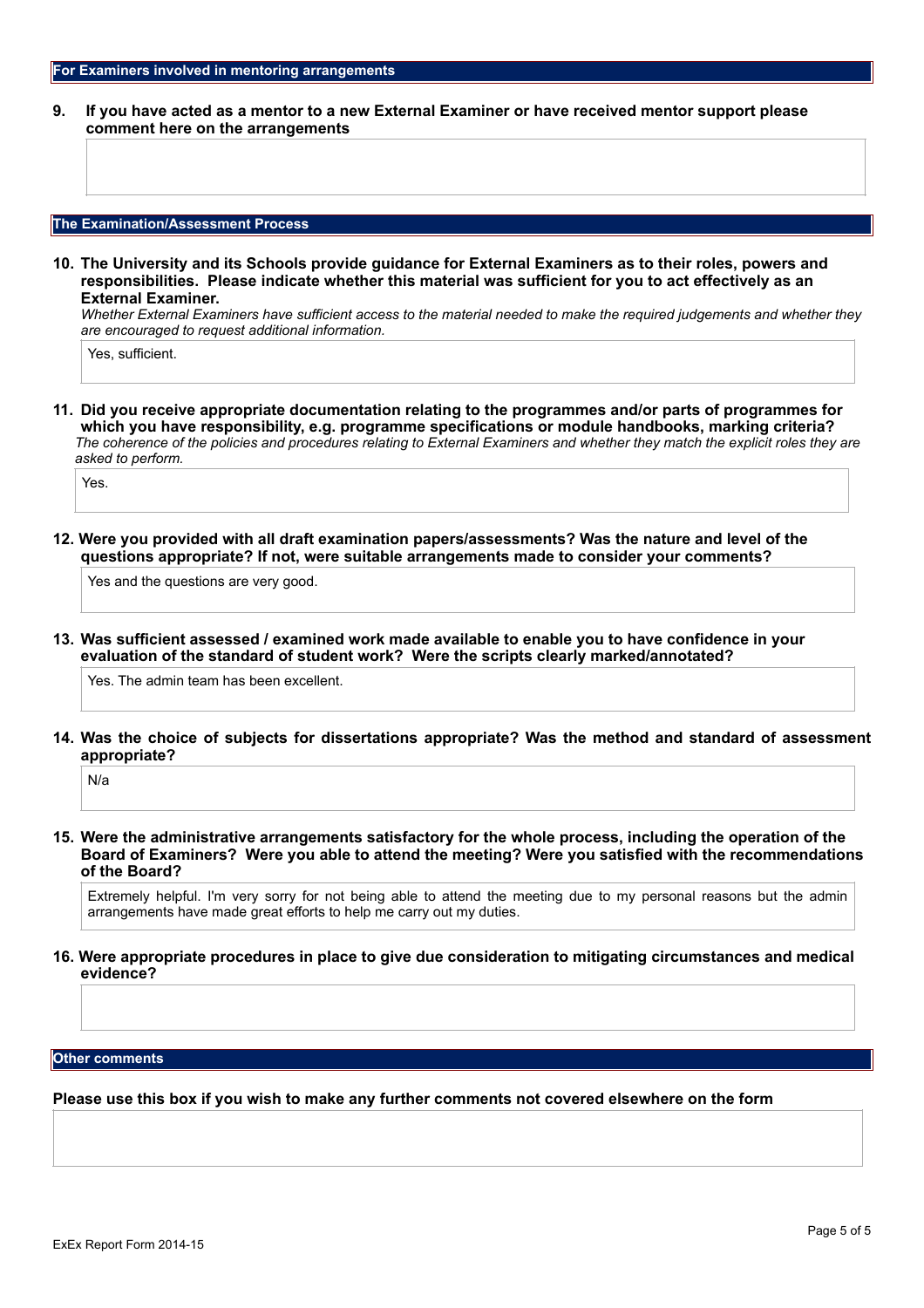School of Languages, Cultures & Societies



29 September 2015

Dear

#### **Re: Response to External Examiner's Report 2014-15**

Thank you very much for your report on the Languages for All Mandarin modules. We appreciate your feedback and comments. We were sorry that you were unable to attend the Board of Examiners' meeting.

We are pleased to know that you are satisfied with the modules overall and we welcome your confirmation that the programme is comparable to similar programmes, that the assessment is designed appropriately and that the marking was clear and fair.

I would like to take this opportunity to formally thank you for acting as our External Examiner for Mandarin for the last three years. We have appreciated your feedback as we continue to improve the LfA Mandarin modules.

With our best wishes,

Director, *Languages for All*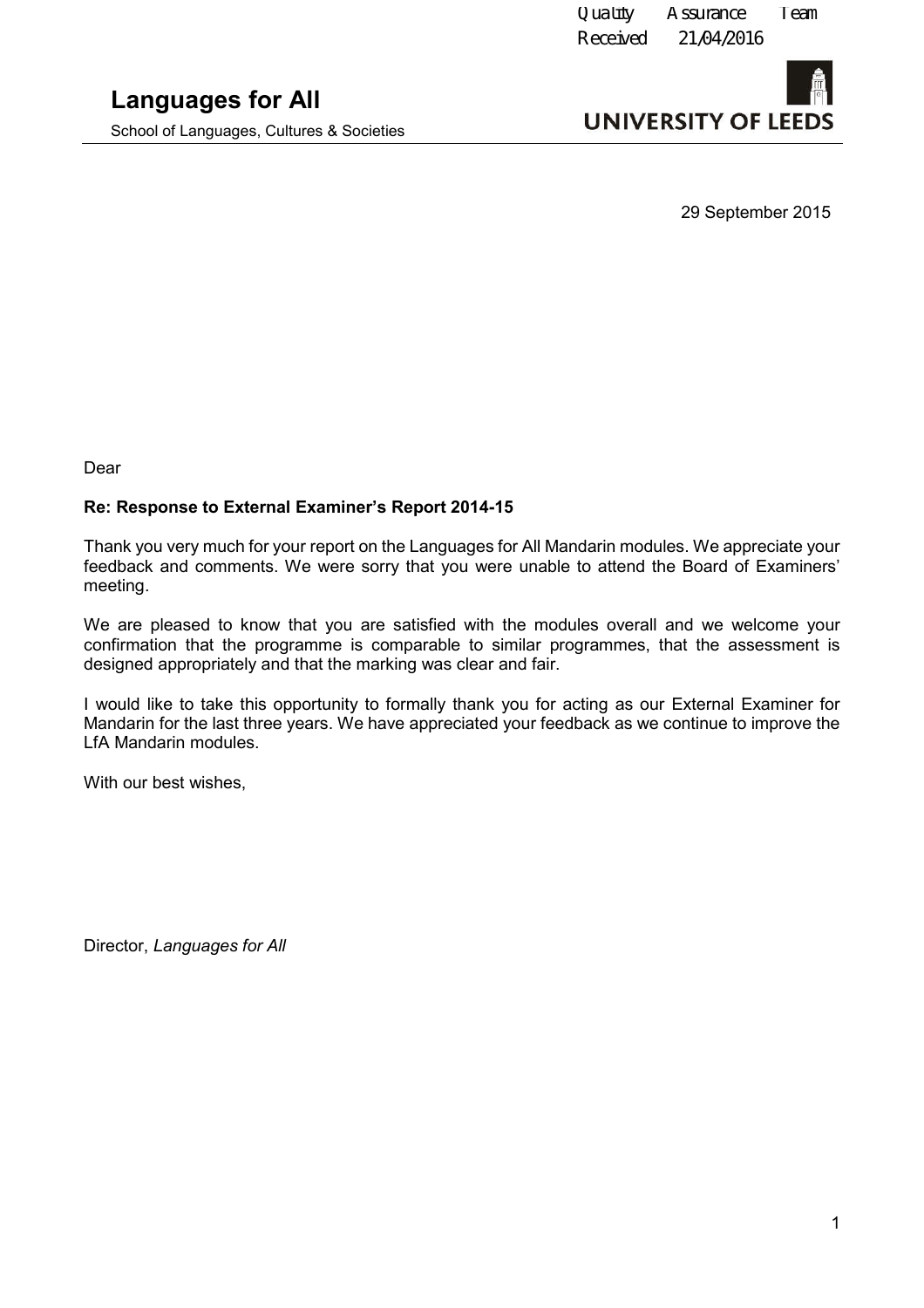## **EXTERNAL EXAMINER'S REPORT**

## ACADEMIC YEAR: 2014– 2015

#### **Part A: General Information**

**Subject area and awards being examined**

| Faculty / School of:          | School of Languages, Cultures and Societies                                             |
|-------------------------------|-----------------------------------------------------------------------------------------|
| Subject(s):                   | Japanese                                                                                |
| Programme(s) / Module(s):     | FLTU Japanese elective modules: FLTU1022 (Intensive Beginner) and FLTU1021 (Elementary) |
| Awards (e.g. BA/BSc/MSc etc): | Elective modules for undergraduate                                                      |

#### **Name and home Institution / affiliation of Examiner**

#### **Completed report**

The completed report should be attached to an e-mail and sent as soon as possible, and no later than six weeks after the relevant meeting of the Board of Examiners, to [exexadmin@leeds.ac.uk.](mailto:exexadmin@leeds.ac.uk)

Alternatively you can post your report to: **Head of Quality Assurance**

Room 12:81, EC Stoner Building The University of Leeds, Leeds LS2 9JT

#### **Part B: Comments for the Institution on the Examination Process and Standards**

#### *Matters for Urgent Attention*

*If there are any areas which you think require urgent attention before the programme is offered again please note them in this box* No urgent matters to pay attention to.

#### *Only applicable in first year of appointment*

*Were you provided with copies of previous relevant External Examiners' reports and the response of the School to these?* NA.

#### *For Examiners completing their term of appointment*

*Please comment on your experience of the programme(s) over the period of your appointment, remarking in particular on changes from year to year and the progressive development and enhancement of the learning and teaching provision, on standards achieved, on marking and assessment and the procedures of the School*

It was my great pleasure to work as an External Examiner for such a well-organised and successful unit. The administrative arrangements have always been very efficient and attentive. The module tutor has always been passionate and continues to develop new strategies.

In my first year (2011-12), the module did not have a  $2<sup>nd</sup>$  marker, which was rectified immediately after mentioned in the report. Since then, I have made several suggestions, which were all immediately acted on and adopted appropriately.

All the external board meetings were held on the same date this year which enhanced productivity and opportunity to exchange ideas.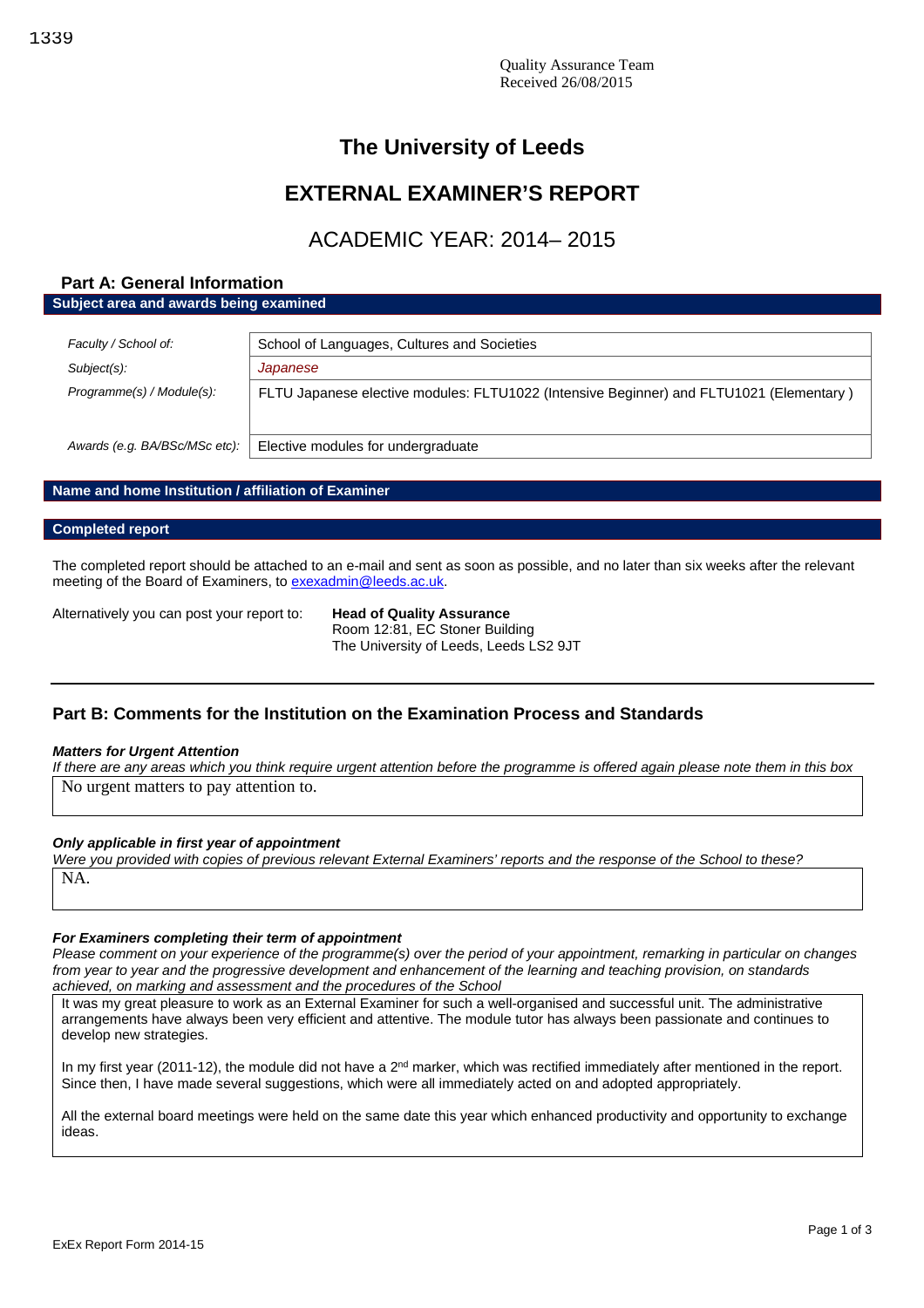#### **Standards**

- **1. Please indicate the extent to which the programme Aims and Intended Learning Outcomes (ILOs) were commensurate with the level of the award**
	- *The appropriateness of the Intended Learning Outcomes for the programme(s)/modules and of the structure and content of the programme(s);*

*The extent to which standards are appropriate for the award or award element under consideration.*

All elements are appropriate.

- **2. Did the Aims and ILOs meet the expectations of the national subject benchmark (where relevant)?**
	- *The comparability of the programme(s) with similar programme(s) at other institutions and against national benchmarks and the Framework for Higher Education Qualifications.*

The standard of the programme is high compared with similar programmes at other universities.

- **3. Please comment on the assessment methods and the appropriateness of these to the ILOs**
	- *The design and structure of the assessment methods, and the arrangements for the marking of modules and the classification of awards;*
	- *The quality of teaching, learning and assessment methods that may be indicated by student performance.* The module tutor's enthusiasm and effectiveness has always been impressive as I have mentioned above.
- **4. Were students given adequate opportunity to demonstrate their achievement of the Aims and ILOs?**
	- *The academic standards demonstrated by the students and, where possible, their performance in relation to students on comparable courses;*

 *The strengths and weaknesses of the students as a cohort.* The students generally demonstrate well. I felt that marks for reading task were higher than other component, but it was encouraging for students as this task takes place in the early stage of the module.

- **5. For Examiners responsible for programmes that include clinical practice components, please comment on the learning and assessment of practice components of the curriculum** NA.
- **6. Please comment on the nature and effectiveness of enhancements to the programme(s) and modules since the previous year**

*It would be particularly helpful if you could also identify areas of good practice which are worthy of wider dissemination.* Please see above.

**7. Please comment on the influence of research on the curriculum and learning and teaching**

*This may include examples of curriculum design informed by current research in the subject; practice informed by research; students undertaking research.* NA.

#### **8. Where the programme forms part of an Integrated PhD, please comment on the appropriateness of the programme as training for a PhD**

**NA.**

#### **For Examiners involved in mentoring arrangements**

**9. If you have acted as a mentor to a new External Examiner or have received mentor support please comment here on the arrangements**

 $|NA$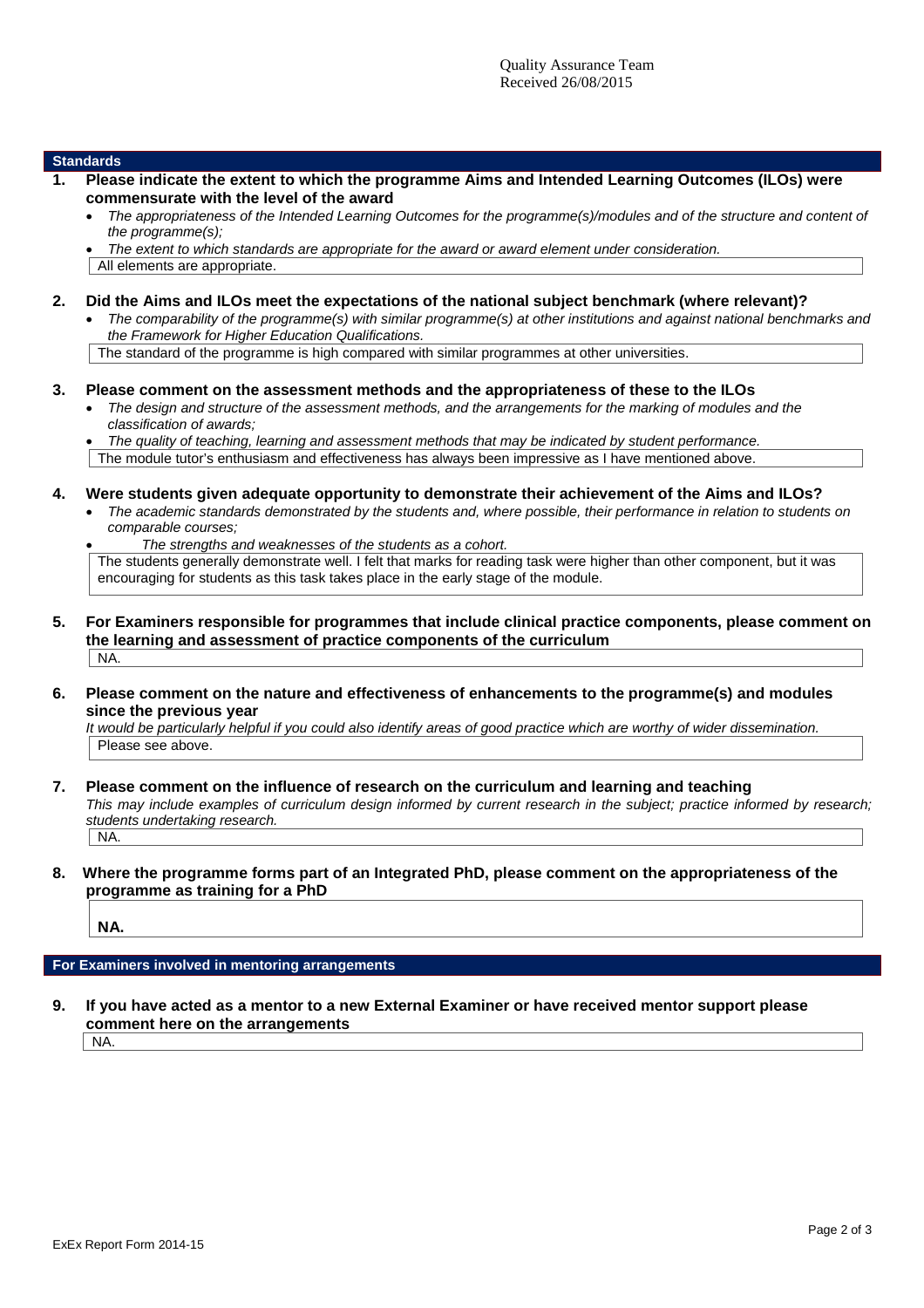#### **The Examination/Assessment Process**

**10. The University and its Schools provide guidance for External Examiners as to their roles, powers and responsibilities. Please indicate whether this material was sufficient for you to act effectively as an External Examiner.**

*Whether External Examiners have sufficient access to the material needed to make the required judgements and whether they are encouraged to request additional information.*

All the material was accessible.

- **11. Did you receive appropriate documentation relating to the programmes and/or parts of programmes for which you have responsibility, e.g. programme specifications or module handbooks, marking criteria?** *The coherence of the policies and procedures relating to External Examiners and whether they match the explicit roles they are asked to perform.* Yes.
- **12. Were you provided with all draft examination papers/assessments? Was the nature and level of the questions appropriate? If not, were suitable arrangements made to consider your comments?** Yes.
- **13. Was sufficient assessed / examined work made available to enable you to have confidence in your evaluation of the standard of student work? Were the scripts clearly marked/annotated?**

Yes.

**14. Was the choice of subjects for dissertations appropriate? Was the method and standard of assessment appropriate?**

```
NA.
```
**15. Were the administrative arrangements satisfactory for the whole process, including the operation of the Board of Examiners? Were you able to attend the meeting? Were you satisfied with the recommendations of the Board?**

Yes to all questions.

**16. Were appropriate procedures in place to give due consideration to mitigating circumstances and medical evidence?**

Yes.

**Other comments**

**Please use this box if you wish to make any further comments not covered elsewhere on the form**

NA.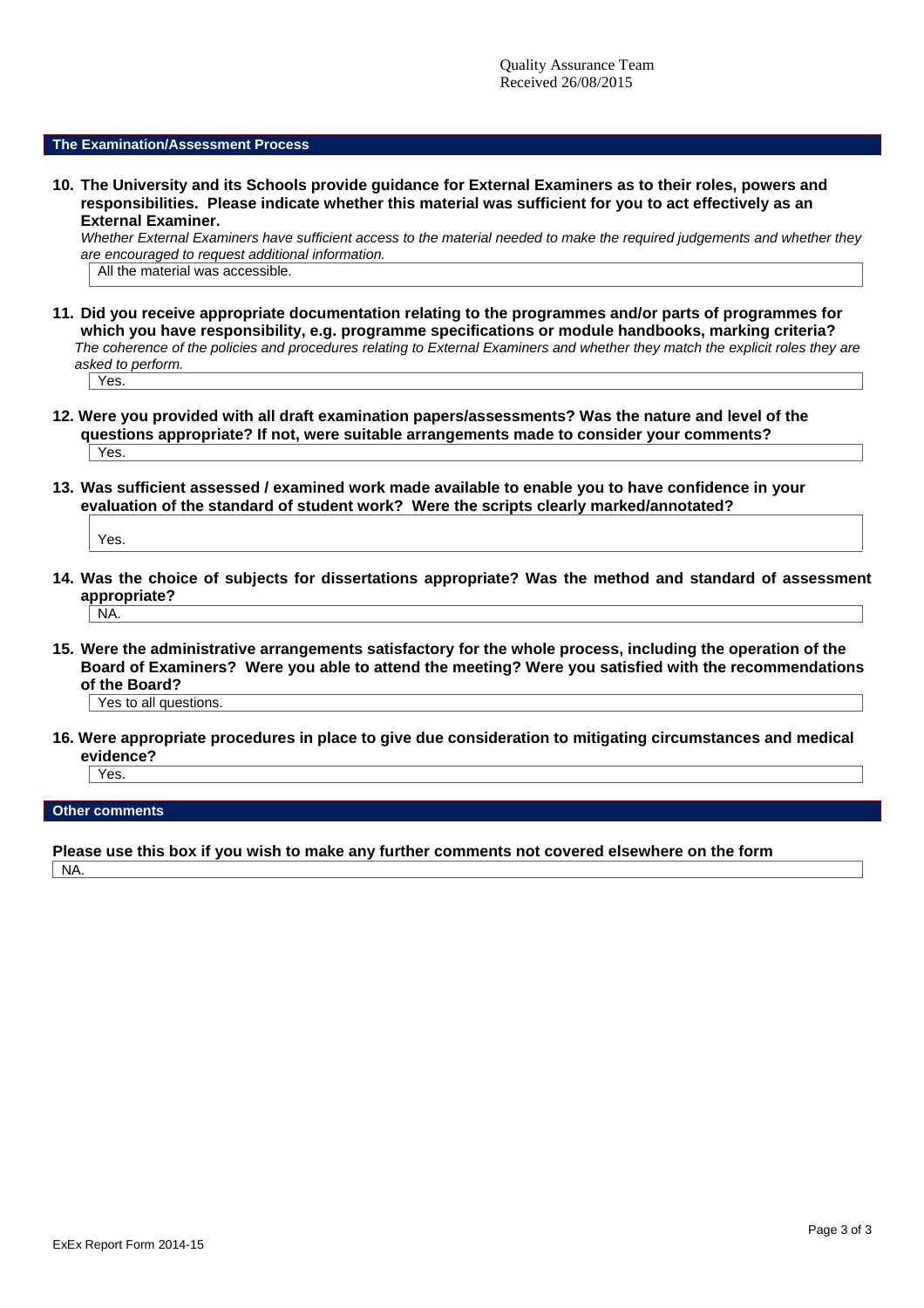School of Languages, Cultures & Societies

# **UNIVERSITY OF LEED**

29 September 2015

Dear

#### **Re: Response to External Examiner's Report 2014-15**

Thank you very much for your report on the Languages for All Japanese modules. We very much appreciate your feedback and comments.

We are pleased to know that you are satisfied with the modules overall and that you think the standard of the programme is high compared with similar programmes at other universities. We particularly welcome your positive comments on:

- Our practice of having two examiners in the speaking exam
- The success of having one Board of Examiners' meeting covering all the languages
- The tutor's enthusiasm, passion and effectiveness

May I take this opportunity to formally thank you very much for working closely with us as our External Examiner for Japanese for the last four years. We have benefited greatly from your knowledge and expertise. You have always shown great commitment to the role, providing feedback on draft assessments, looking at (and listening to) samples of students' work and ensuring an opportunity to discuss various aspects with . We greatly appreciate your constructive feedback and the developments which have been made over as we continually strive to improve the LfA Japanese modules.

With our best wishes,

Director, *Languages for All*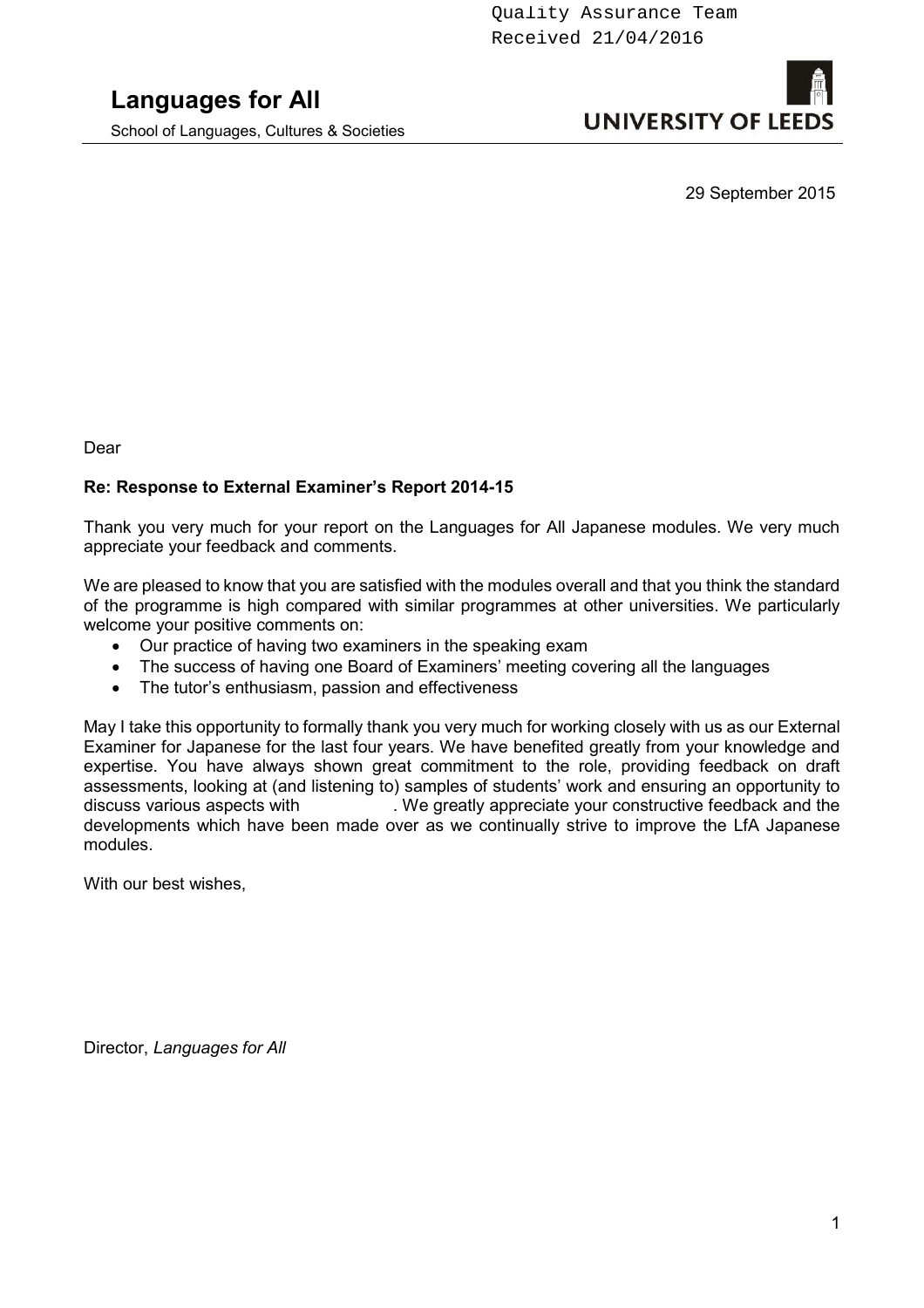## **EXTERNAL EXAMINER'S REPORT**

## ACADEMIC YEAR: 2014– 2015

#### **Part A: General Information Subject area and awards being examined**

| Faculty / School of:          | School of Languages, Cultures and Societies                          |  |
|-------------------------------|----------------------------------------------------------------------|--|
| Subject(s):                   | German FLTU Language Programme modules                               |  |
| Programme(s) / Module(s):     | 1402, 1403, 1413, 1420, 1423, 1433, 1443 Languages for All programme |  |
| Awards (e.g. BA/BSc/MSc etc): |                                                                      |  |

#### **Name and home Institution / affiliation of Examiner**

#### **Completed report**

The completed report should be attached to an e-mail and sent as soon as possible, and no later than six weeks after the relevant meeting of the Board of Examiners, to [exexadmin@leeds.ac.uk.](mailto:exexadmin@leeds.ac.uk)

Alternatively you can post your report to: **Head of Quality Assurance**

Room 12:81, EC Stoner Building The University of Leeds, Leeds LS2 9JT

#### **Part B: Comments for the Institution on the Examination Process and Standards**

#### *Matters for Urgent Attention*

*.*

*If there are any areas which you think require urgent attention before the programme is offered again please note them in this box*

*Only applicable in first year of appointment*

*Were you provided with copies of previous relevant External Examiners' reports and the response of the School to these?*

#### *For Examiners completing their term of appointment*

*Please comment on your experience of the programme(s) over the period of your appointment, remarking in particular on changes from year to year and the progressive development and enhancement of the learning and teaching provision, on standards achieved, on marking and assessment and the procedures of the School*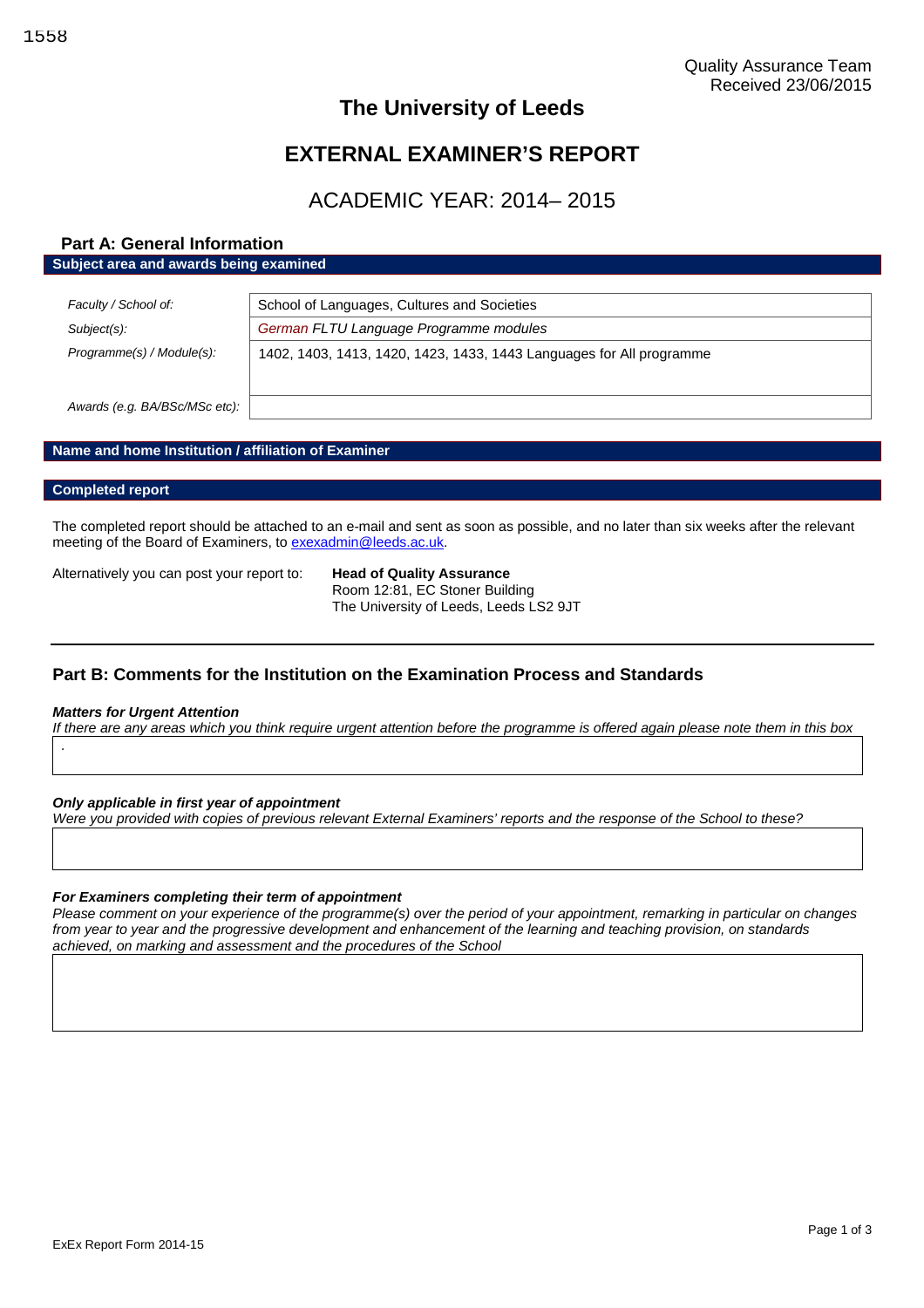#### **Standards**

- **1. Please indicate the extent to which the programme Aims and Intended Learning Outcomes (ILOs) were commensurate with the level of the award**
	- *The appropriateness of the Intended Learning Outcomes for the programme(s)/modules and of the structure and content of the programme(s);*
	- *The extent to which standards are appropriate for the award or award element under consideration.*

The intended learning outcomes of the modules in question and their structure and content are appropriate for the awards given.

**2. Did the Aims and ILOs meet the expectations of the national subject benchmark (where relevant)?**

 *The comparability of the programme(s) with similar programme(s) at other institutions and against national benchmarks and the Framework for Higher Education Qualifications.*

The standard of student performance are comparable with the standards of similar modules in those HE institutions where I have worked as an external examiner or as a lecturer.

#### **3. Please comment on the assessment methods and the appropriateness of these to the ILOs**

- *The design and structure of the assessment methods, and the arrangements for the marking of modules and the classification of awards;*
- *The quality of teaching, learning and assessment methods that may be indicated by student performance.* As in the previous year I am particularly impressed by the portfolio assessment as it allows the students to show what they have learned during the semester / year. This year, there was a bunching of the marks in the upper bands and in the 2.2 band, so I would suggest making full use of the banding available for a wider spread of marks.

#### **4. Were students given adequate opportunity to demonstrate their achievement of the Aims and ILOs?**

- *The academic standards demonstrated by the students and, where possible, their performance in relation to students on comparable courses;*
	- *The strengths and weaknesses of the students as a cohort.*

The students are given every opportunity to demonstrate their linguistic skills, and the standards demonstrated by the students are comparable to those of their peers at similar institutions.

- **5. For Examiners responsible for programmes that include clinical practice components, please comment on the learning and assessment of practice components of the curriculum**
- **6. Please comment on the nature and effectiveness of enhancements to the programme(s) and modules since the previous year**

*It would be particularly helpful if you could also identify areas of good practice which are worthy of wider dissemination.* I was pleased to see that some of my suggestions were worked into the assessments.

#### **7. Please comment on the influence of research on the curriculum and learning and teaching**

*This may include examples of curriculum design informed by current research in the subject; practice informed by research; students undertaking research.*

**8. Where the programme forms part of an Integrated PhD, please comment on the appropriateness of the programme as training for a PhD**

#### **For Examiners involved in mentoring arrangements**

**9. If you have acted as a mentor to a new External Examiner or have received mentor support please comment here on the arrangements**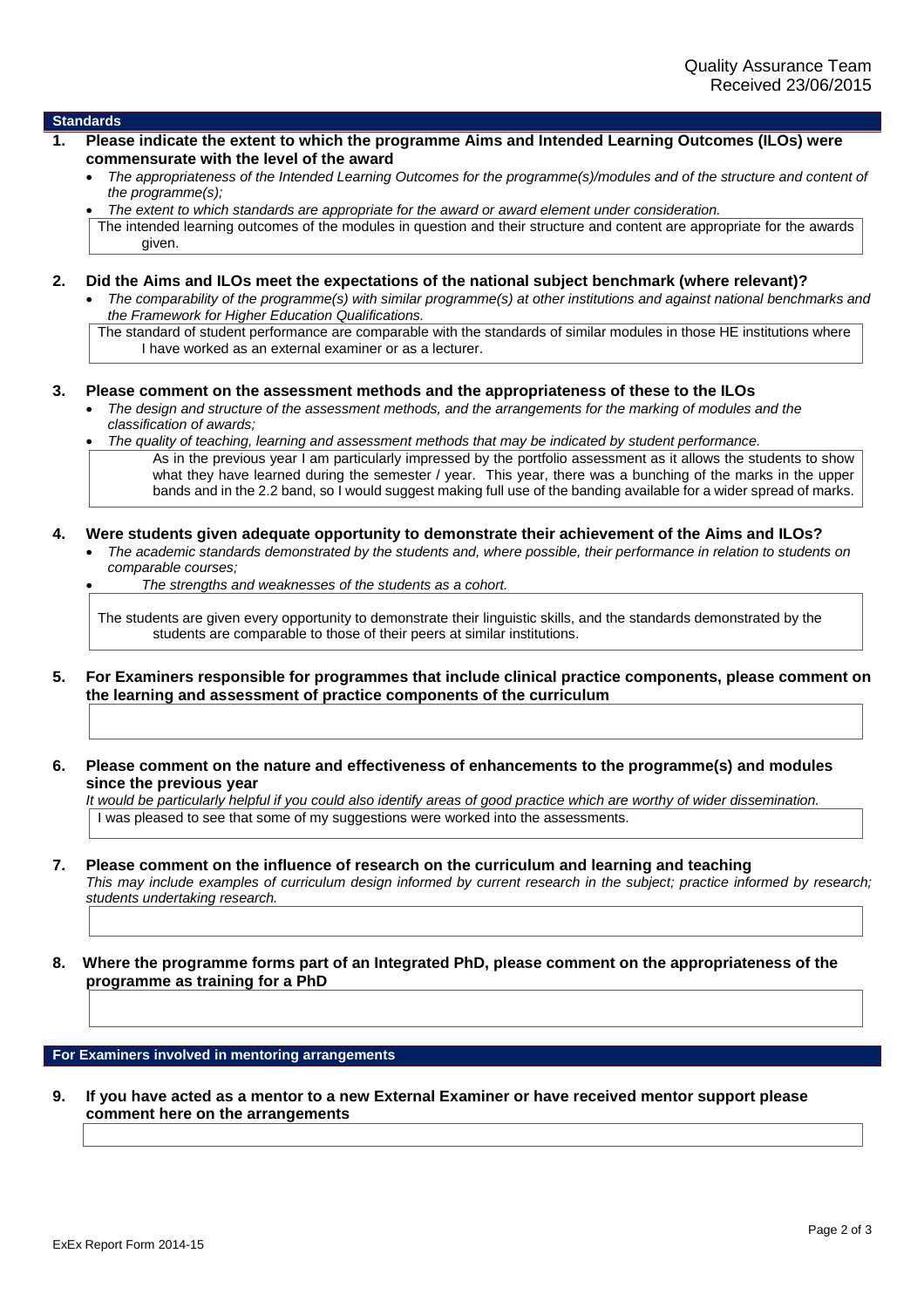#### **The Examination/Assessment Process**

**10. The University and its Schools provide guidance for External Examiners as to their roles, powers and responsibilities. Please indicate whether this material was sufficient for you to act effectively as an External Examiner.**

*Whether External Examiners have sufficient access to the material needed to make the required judgements and whether they are encouraged to request additional information.*

Yes, there was sufficient materials provided to me.

**11. Did you receive appropriate documentation relating to the programmes and/or parts of programmes for which you have responsibility, e.g. programme specifications or module handbooks, marking criteria?** *The coherence of the policies and procedures relating to External Examiners and whether they match the explicit roles they are asked to perform.*

Yes, I was given access to all the relevant documentation. As last year, thanks are due to the LfA admin team who do a great job in liaising with the EEs.

**12. Were you provided with all draft examination papers/assessments? Was the nature and level of the questions appropriate? If not, were suitable arrangements made to consider your comments?**

Yes, I was given access to draft assessments where appropriate.

**13. Was sufficient assessed / examined work made available to enable you to have confidence in your evaluation of the standard of student work? Were the scripts clearly marked/annotated?**

Yes, the amount of work made available was sufficient.

**14. Was the choice of subjects for dissertations appropriate? Was the method and standard of assessment appropriate?**

Methods and standards of the assessments across the skills were entirely appropriate.

**15. Were the administrative arrangements satisfactory for the whole process, including the operation of the Board of Examiners? Were you able to attend the meeting? Were you satisfied with the recommendations of the Board?**

Yes. I was very pleased to see that this year we had a board where all EEs were present, rather than indivisual subject boards.

**16. Were appropriate procedures in place to give due consideration to mitigating circumstances and medical evidence?**

Yes.

#### **Other comments**

#### **Please use this box if you wish to make any further comments not covered elsewhere on the form**

I would like to commend the LfA programme on having two examiners present during the oral exams. It is excellent practice, and also vital to ensure consistency in marking.

I would further recommend using the whole marks range from 0-100 in order to fully distinguish between candidates in the top bands as well those in the bottom bands